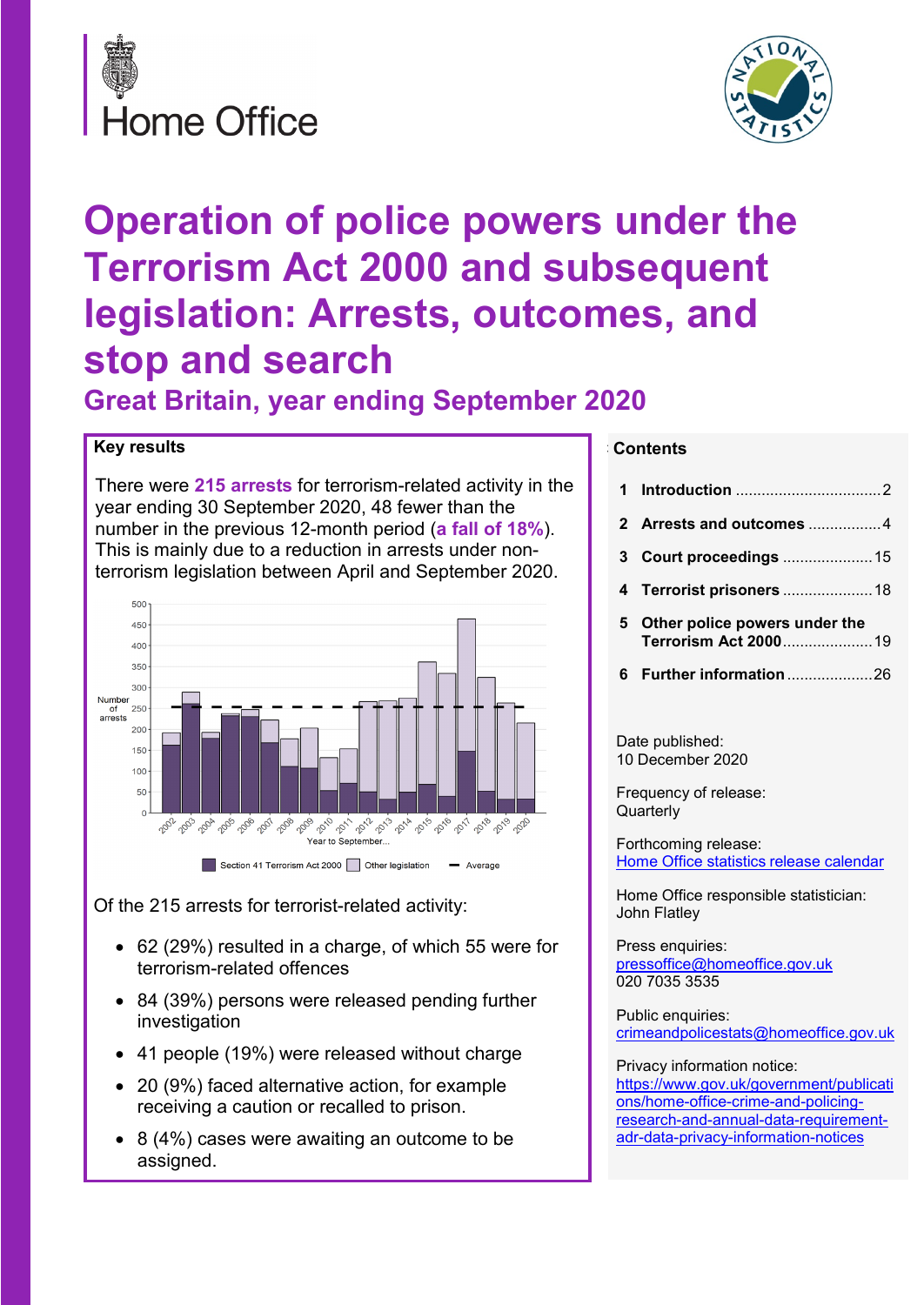## <span id="page-1-0"></span>**1 Introduction**

## **1.1 TIME PERIOD COVERED AND DATA SOURCES**

This release covers the use of police powers under terrorism and subsequent legislation in Great Britain on a quarterly basis up to the year ending 30 September 2020. It also covers arrests for terrorist-related activity under other legislation such as the Police and Criminal Evidence Act (PACE).

The statistics in this release draw on a range of data sources. The **Arrests and outcomes** section contains data provided by the National Counter Terrorism Police Operations Centre (NCTPOC) and includes statistics for **Great Britain** on the:

- number of arrests for terrorist-related activity and outcomes (such as charges and convictions) following such arrests
- number of charges and convictions broken down by legislation used
- gender, age, ethnicity and nationality of those arrested, charged and convicted.

The **Court proceedings** section uses data from the Crown Prosecution Service Counter Terrorism Division (CPS CTD) and includes statistics for **England and Wales** on the:

- number of persons proceeded against by CPS CTD for terrorism-related offences
- number of persons that have been prosecuted and convicted broken down by the legislation used
- sentence length of those convicted for terrorism-related offences.

The **Terrorist prisoners** section uses data from Her Majesty's Prison and Probation Service (HMPPS) and the Scottish Prison Service (SPS) and includes statistics for **Great Britain** on the number of persons released from custody by sentence length. Data on the ideology, ethnicity, nationality and religion of persons in custody have not been included in this publication as ongoing changes are being made to the way terrorist prisoners are classified. As we are unable to currently publish data on a consistent basis, we have suspended publication of this data while we work with data suppliers to produce revised figures. We anticipate resumption of the release of this data in the next edition of this publication.

The **Other police powers under TACT 2000** section uses data provided by the Metropolitan Police Service (MPS) and the National Counter Terrorism Policing Headquarters (NCTPHQ), and includes statistics on the:

- number of stops and searches carried out by MPS under s.43 of TACT 2000
- number of stops and searches carried out by police under s.47a of TACT 2000
- number of examinations and subsequent detentions made in Great Britain under Schedule 7 to TACT 2000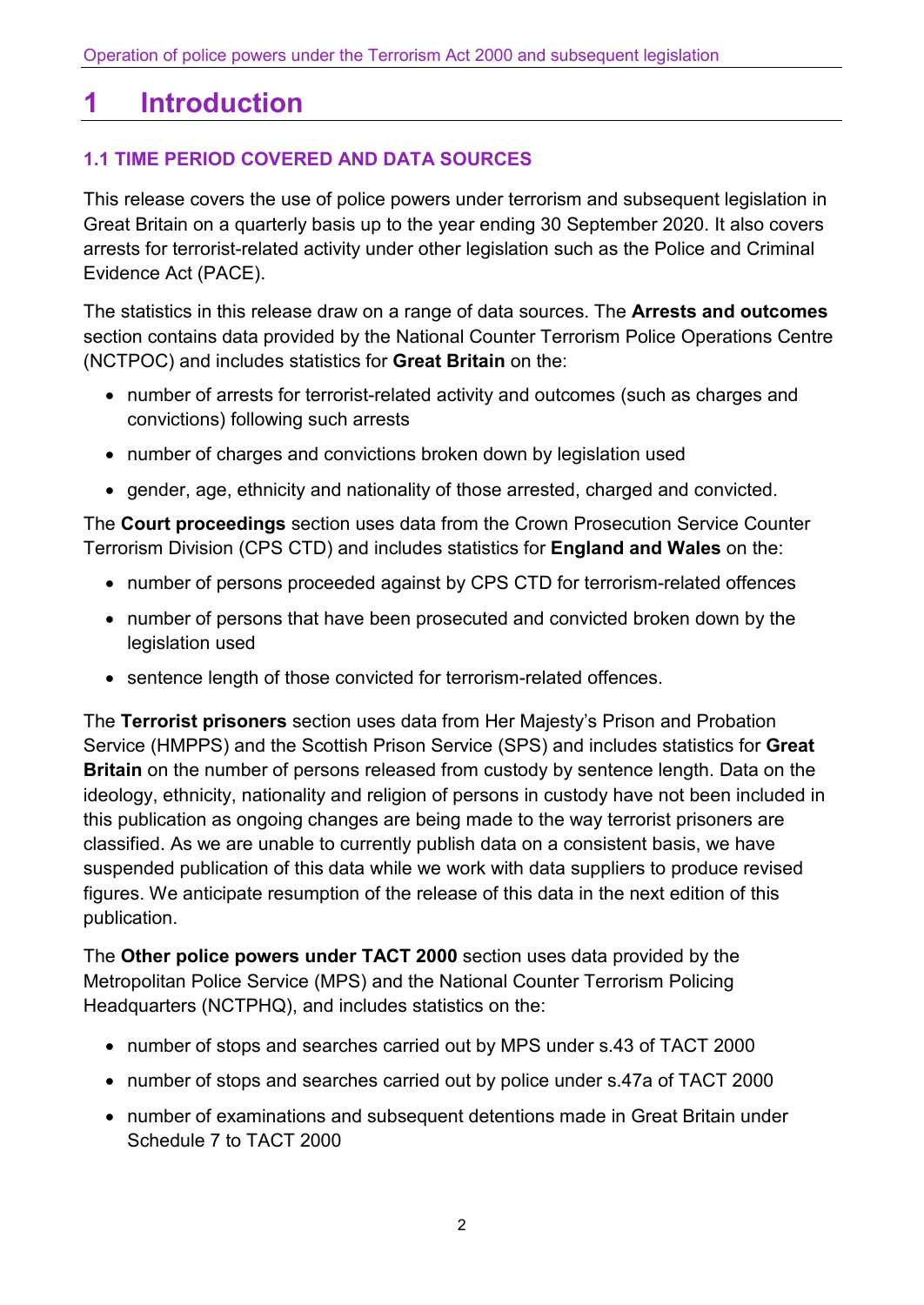• data on goods examinations, strip searches and on refusals of requests to postpone questioning (usually to enable an individual to consult a solicitor) under Schedule 7 to TACT 2000.

From the year ending June 2019 publication onwards, data have also been collected and published on the total number of examinations and detentions made in the United Kingdom as a whole under Schedule 7 to TACT 2000, as well as how many examinations related to intra-UK journeys. An intra-UK examination is when a person has been examined under Schedule 7 TACT at a UK port either before or after a journey between one UK port and another UK port. This includes journeys between or within England, Wales, Northern Ireland and Scotland.

Furthermore, data have also been provided on how frequently other powers have been used in Great Britain under Schedule 7, to restrict or qualify a person's access to a solicitor. Including: required to consult a solicitor by phone, delayed access to a solicitor, and required to consult in sight and hearing of a qualified officer.

The [user guide](https://www.gov.uk/government/publications/user-guide-to-operation-of-police-powers-under-the-terrorism-act-2000-and-subsequent-legislation) provides further details on this release, including the strengths and limitations of the datasets, and the quality assurance processes involved in the production of this release. It also includes a summary of the criminal justice process, a glossary of terms used, and detail about the legislation and categories referred to in this release.

A flow chart summarising the **Arrests and outcomes** section of this release can be found in [Annex A.](https://assets.publishing.service.gov.uk/government/uploads/system/uploads/attachment_data/file/941994/annex-a-flow-chart-sep2020.pdf)

#### **1.2 FUTURE RELEASES**

The information published in the quarterly 'Operation of police powers under the Terrorism Act 2000' statistics is kept under review, taking into account the needs of users, and burdens on suppliers and producers, in line with the [Code of Practice for Statistics.](https://code.statisticsauthority.gov.uk/) If you have any comments, suggestions or enquiries, please contact the team via email using: [crimeandpolicestats@homeoffice.gov.uk.](mailto:crimeandpolicestats@homeoffice.gov.uk)

## **1.3 NATIONAL STATISTICS STATUS**

This publication has been assessed by the United Kingdom Statistics Authority and its National Statistics designation was confirmed in May 2016. This means that these statistics meet the highest standards of trustworthiness, impartiality, quality and public value, and are fully compliant with the Code of Practice for Statistics. As part of the assessment process, the Home Office reviewed and improved the user quide that accompanies this release. This now contains more details about the strengths and limitations of the various datasets within the publication, as well as the steps taken to engage with users. Further details on the assessment process can be found on the [UK Statistics Authority website.](https://www.statisticsauthority.gov.uk/publication/statistics-on-the-operation-of-police-powers-under-the-terrorism-act-2000-and-subsequent-legislation/)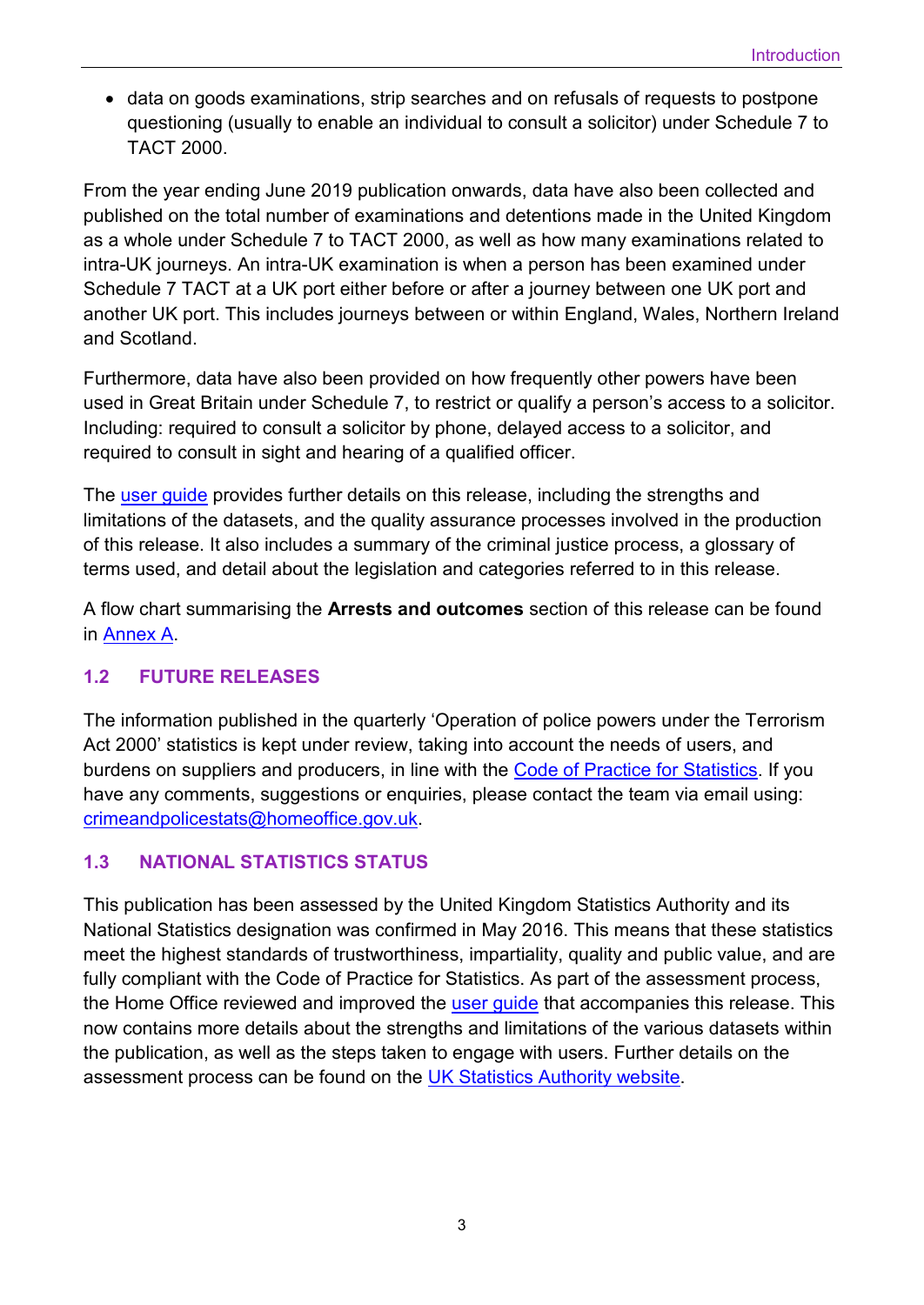## <span id="page-3-0"></span>**2 Arrests and outcomes**

#### **Key results**

- In the year ending 30 September 2020, there were **215 arrests for terrorist-related activity** in Great Britain, **48 fewer than the number in the previous 12-month period** (**a fall of 18%).** This is largely due to a reduction in arrests under non-terrorism legislation between April and September 2020, which may reflect the general reduction in crime during this period.
- **62 arrests resulted in a charge** (29%), of which **55 were for terrorism-related offences.**

This section presents statistics on the number of persons arrested by the police in Great Britain where there was suspicion of involvement in terrorist-related activity, either at the time of arrest or at a subsequent point in the investigation. In some cases, evidence may emerge after an arrest for a terrorism-related offence that suggests a suspect does not have links to terrorist activity but has committed a non-terrorism-related offence. These cases are included in the data as non-terrorism-related charges and/or convictions.

Prior to the June 2018 publication (covering the period to 31 March 2018), data in this release was restricted to arrests where the offence was considered to be related to terrorism. In response to feedback from stakeholders, Home Office statisticians widened the scope of the data collection to include all arrests with a terrorist element whether the offence was terrorism-related or not. This better reflects policing activity in recent years. Data in this release now contain information on all arrests related to terrorism activity, including a full back series.

Since the December 2019 publication (covering the period to 30 September 2019), postal charge requisitions and summonses have been included as part of the figures on arrests. This decision was taken following engagement with NCTPHQ, as the postal charge requisitions and summonses can lead to terrorism-related charges and convictions. See the [user guide](https://www.gov.uk/government/publications/user-guide-to-operation-of-police-powers-under-the-terrorism-act-2000-and-subsequent-legislation) for more detail.

Outcomes following arrests for terrorist-related activity are also included in the statistics, which show the number of arrests that led to a charge or prosecution as well as other outcomes. Demographic information about those arrested, charged and convicted is also provided in this section. All data in this section are based on the date of arrest. This allows users to see the outcomes of all the arrests in a specific period (such as how many led to a charge and conviction).

As cases progress over time, figures published in this release are likely to be revised. This is particularly relevant for more recent time periods where a larger number of cases will have not been finalised ('released on bail' or 'awaiting prosecution'). The effect on the arrests total will be minimal but the number of charges and convictions currently reported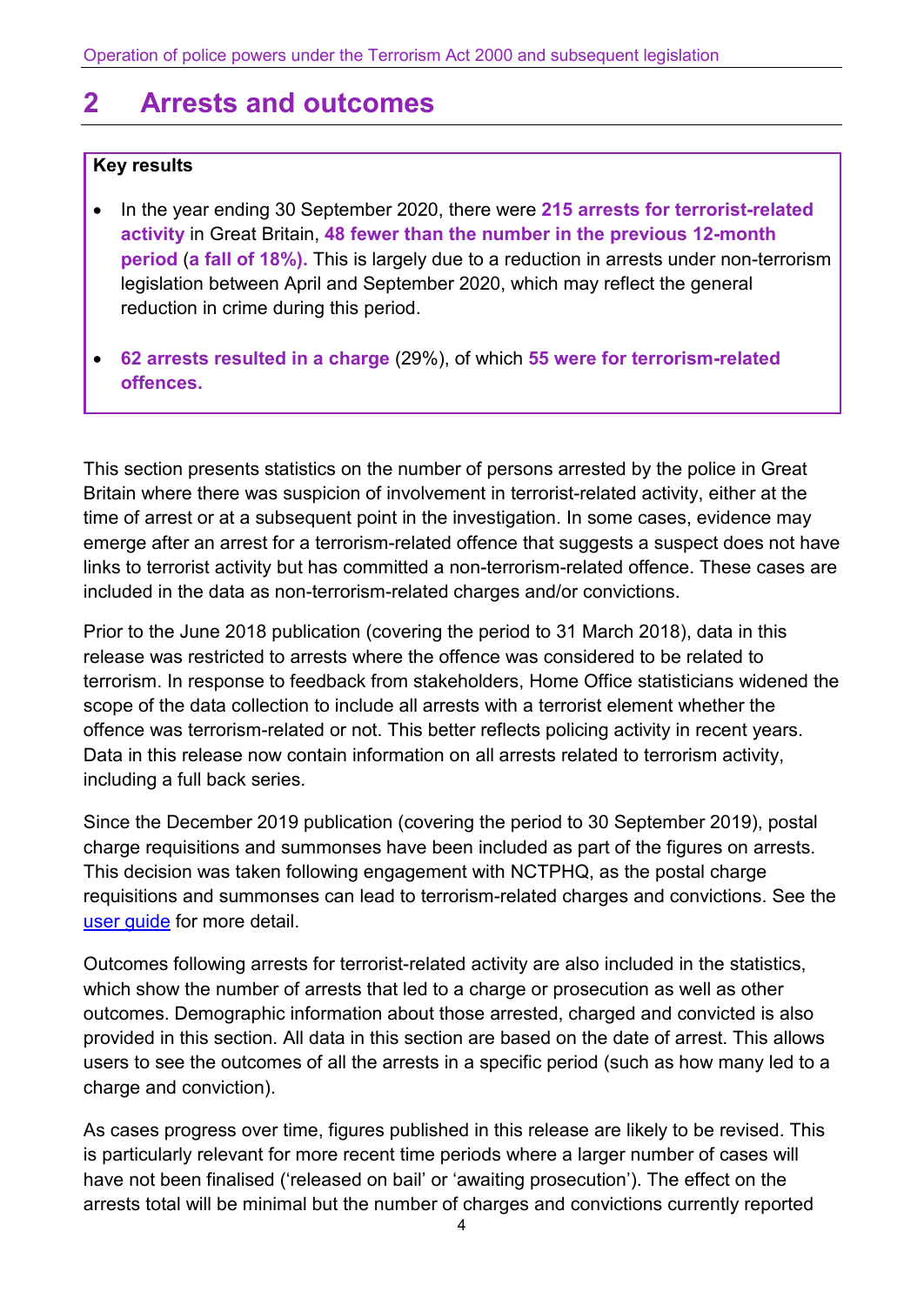will increase in future releases, especially for cases from the more recent quarters where a greater number have not yet reached the point of charge or conviction.

Data are provided to the Home Office by the National Counter Terrorism Police Operations Centre (NCTPOC) and are taken from a live database. This section includes annual breakdowns of the data from the 11 September 2001 (when the data collection began) to year ending September 2020, as well as quarterly trends over the most recent 9 quarters. The data were based on the latest position of each case as at the time of provision to the Home Office (on 26 October 2020).

A flow chart summarising this section is included in [Annex A.](https://assets.publishing.service.gov.uk/government/uploads/system/uploads/attachment_data/file/941994/annex-a-flow-chart-sep2020.pdf) This follows individuals from the point of arrest through to charge (or other outcome) and prosecution. [Data tables A.01](https://assets.publishing.service.gov.uk/government/uploads/system/uploads/attachment_data/file/941943/operation-police-powers-terrorism-sep2020-annual-tables.xlsx)  [to A.13](https://assets.publishing.service.gov.uk/government/uploads/system/uploads/attachment_data/file/941943/operation-police-powers-terrorism-sep2020-annual-tables.xlsx) include data on arrests and outcomes. [Annual tables,](https://assets.publishing.service.gov.uk/government/uploads/system/uploads/attachment_data/file/941943/operation-police-powers-terrorism-sep2020-annual-tables.xlsx) which breakdown the data by rolling years to September, are also provided alongside this release.

#### **2.1 ARRESTS**

In the year ending 30 September 2020, there were 215 arrests for terrorist-related activity in Great Britain, 48 fewer than the previous 12-month period (a fall of 18%). This was the lowest number of arrests for terrorist-related activity in the last nine years to September and is below the annual average of 253 arrests over the entire time series (Figure 2.1).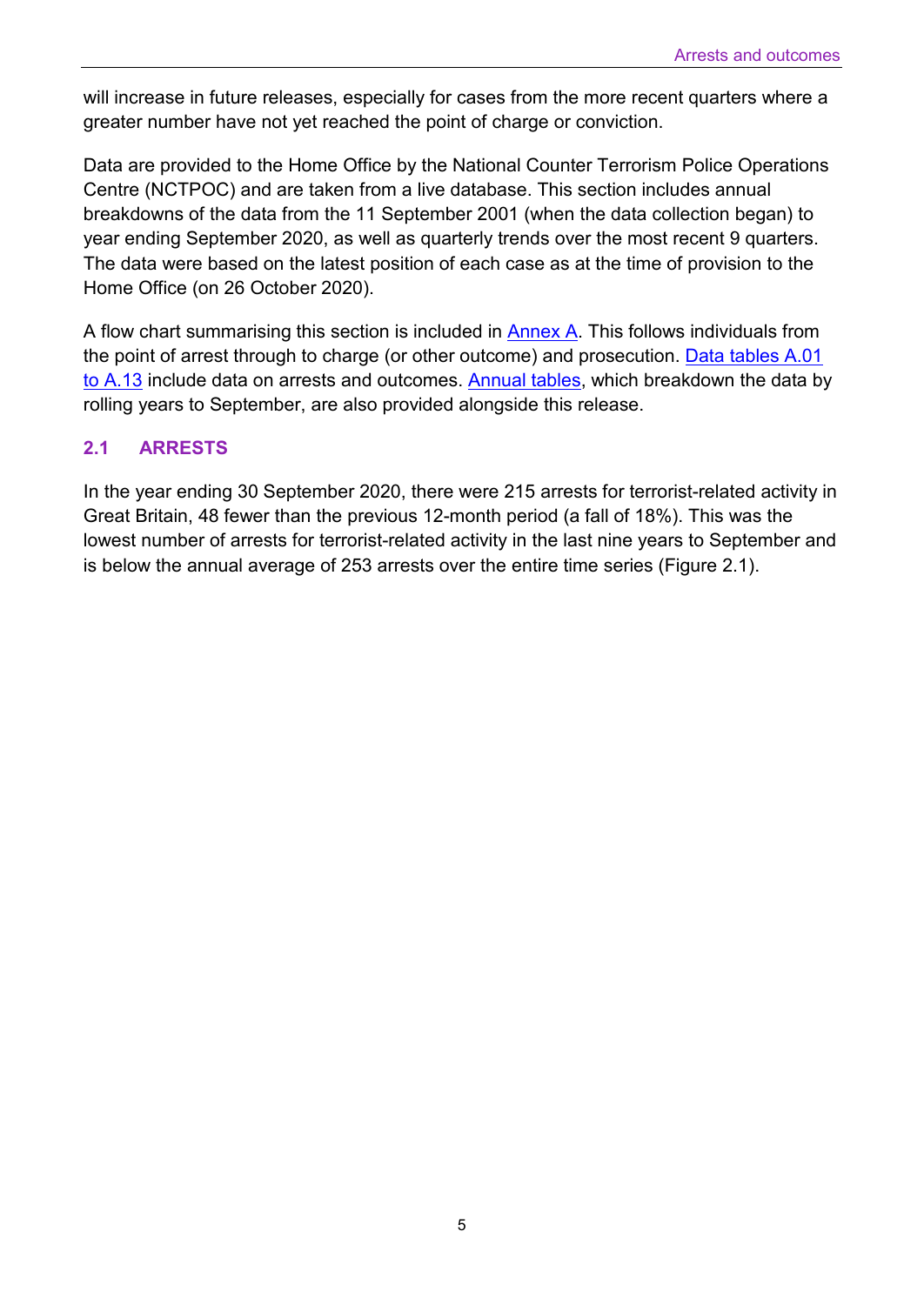



**Notes:**

- 1. Figures for the year ending 30 September 2002 include data from 11 September 2001 onwards.
- 2. 'Other legislation' includes arrests under non-terrorism legislation, such as the Police and Criminal Evidence Act 1984.
- 3. Includes arrests that are considered by the NCTPOC to be terrorism-related, either at the time of arrest or at a subsequent point in the investigation.

Within the latest 12-month period, there was considerable variation in levels of arrests by quarter (Figure 2.2). In both the last two quarters, the number of arrests were below the average number of arrests in the last 9 quarters (61). There were 44 arrests made in the three-month period between July and September 2020 and 31 arrests between April 2020 and June 2020. This six-month period was the main driver for the year ending September 2020 having the lowest number of terrorism-related arrests in the last nine years. These reductions were most evident in arrests under non-terrorism legislation and may reflect the general reduction in crime during this period when there were restrictions on normal activities to control the spread of the COVID-[1](#page-5-0)9 virus<sup>1</sup>.

**Source:** *NCTPOC* (see [data table A.01\)](https://assets.publishing.service.gov.uk/government/uploads/system/uploads/attachment_data/file/941943/operation-police-powers-terrorism-sep2020-annual-tables.xlsx)

<span id="page-5-0"></span> $\overline{\phantom{a}}$ <sup>1</sup> [Demands on the police forces in England and Wales during the Covid-19 pandemic - National Police Chiefs'](https://cdn.prgloo.com/media/337f2829210743b5a9886b8b1e90f8b5.pdf)  [Council – November 2020](https://cdn.prgloo.com/media/337f2829210743b5a9886b8b1e90f8b5.pdf)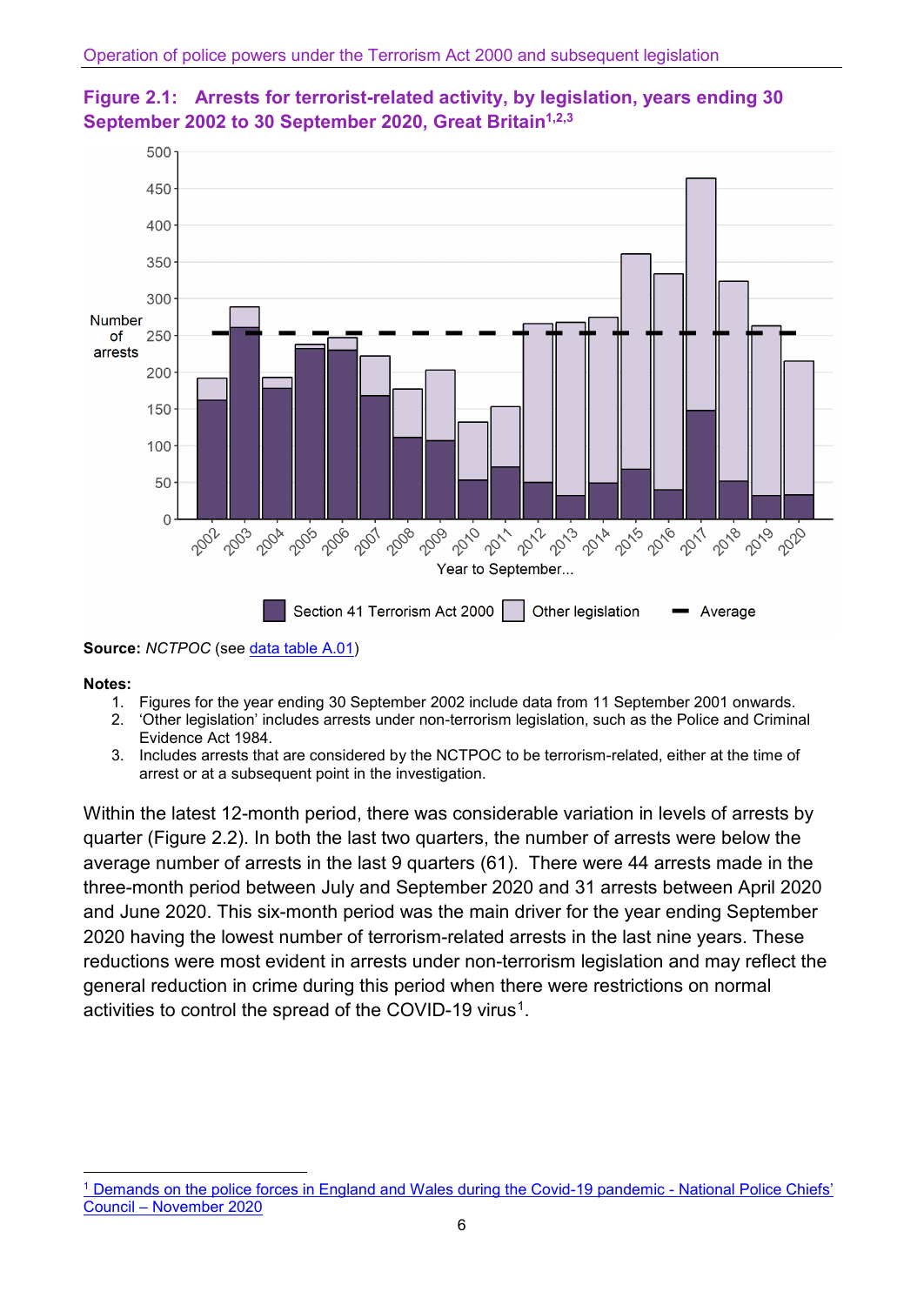

**Figure 2.2: Arrests for terrorist-related activity, by legislation, 9 quarters to 30 September 2020, Great Britain<sup>1,2</sup>** 

**Source:** *NCTPOC* (see [data table Q.01\)](https://assets.publishing.service.gov.uk/government/uploads/system/uploads/attachment_data/file/941945/operation-police-powers-terrorism-sep2020-quarterly-tables.xlsx)

**Notes:**

- 1. 'Other legislation' includes arrests under non-terrorism legislation, such as the Police and Criminal Evidence Act 1984.
- 2. Includes arrests that are considered by the NCTPOC to be terrorism-related, either at the time of arrest or at a subsequent point in the investigation.

### **2.2 PRE-CHARGE DETENTION UNDER SECTION 41 OF THE TERRORISM ACT 2000**

Once a suspect has been arrested by the police, they may be held for a specified period of time before being charged, giving the police time to investigate and gather evidence related to potential terrorism offences. The current maximum period of detention under s.41 of TACT 2000 is 14 days (which reduced from the previous limit of 28 days on 25 January 2011). This compares with a maximum of 4 days under standard arrest powers. Further details of the legislation can be found in the [user guide.](https://www.gov.uk/government/publications/user-guide-to-operation-of-police-powers-under-the-terrorism-act-2000-and-subsequent-legislation)

There were 33 detentions under s.41 of TACT 2000 in the year ending 30 September 2020, a similar figure to the previous year, in which there were 32 detentions. Of the 33 detentions in the latest year, 17 led to a charge (52%).

Further details on the length and outcomes of detentions under s.41 of TACT 2000 can be found in [data table A.02.](https://assets.publishing.service.gov.uk/government/uploads/system/uploads/attachment_data/file/941943/operation-police-powers-terrorism-sep2020-annual-tables.xlsx)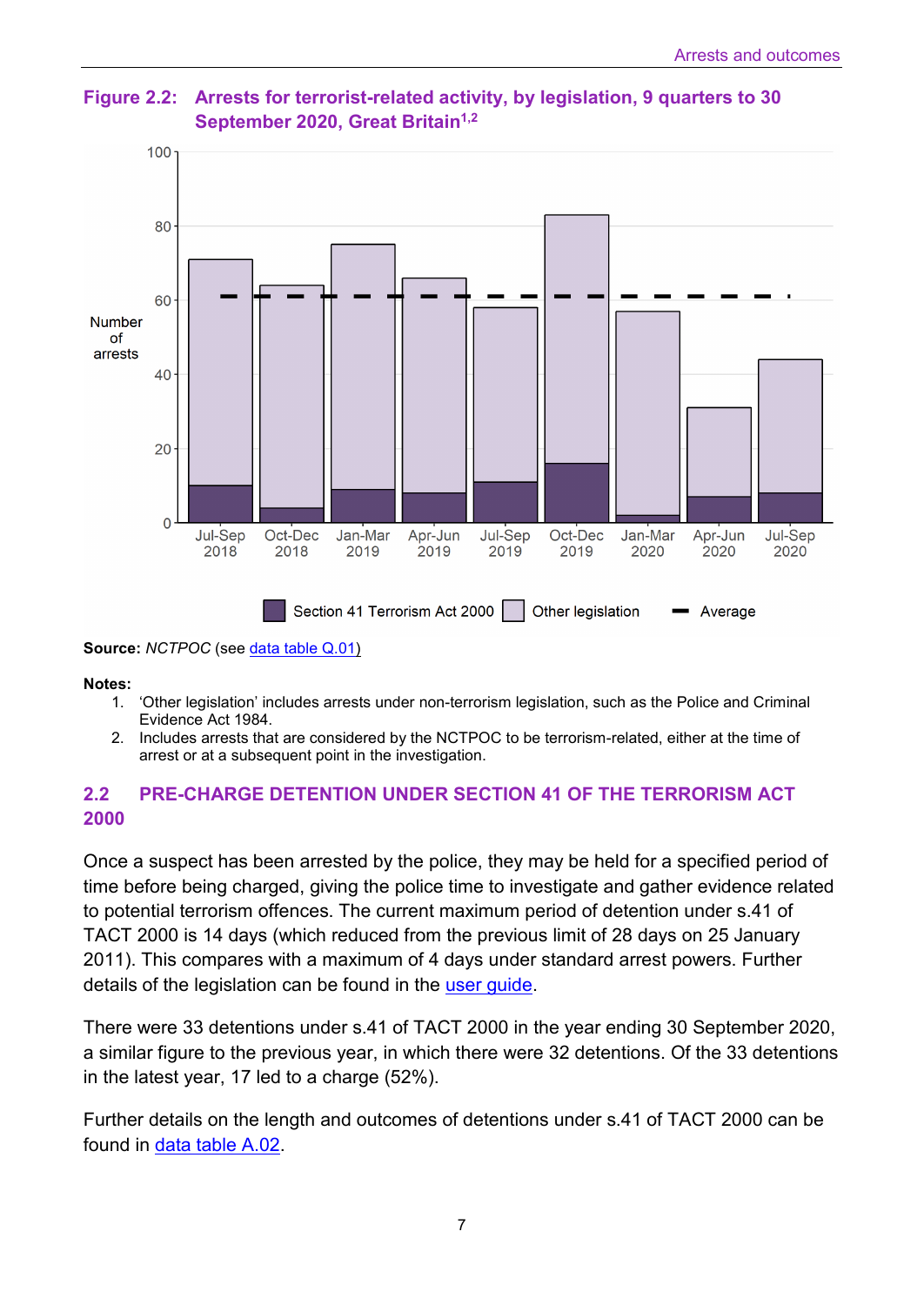## **2.3 CHARGES**

In line with the general convention for Home Office criminal justice statistics, when a person is charged or prosecuted for multiple offences at the same time, only the most serious offence is counted – usually the one that carries the highest penalty. This "principal offence rule" means the statistics provide a count of individuals charged rather than the total number of charges. More detailed information on the principal offence rule can be found in the accompanying [user guide.](https://www.gov.uk/government/publications/user-guide-to-operation-of-police-powers-under-the-terrorism-act-2000-and-subsequent-legislation) Further details of the legislation under which persons have been charged following an arrest for a terrorism-related activity can be found in data tables [A.05a-c.](https://assets.publishing.service.gov.uk/government/uploads/system/uploads/attachment_data/file/941943/operation-police-powers-terrorism-sep2020-annual-tables.xlsx)

Of the 215 arrests for terrorist-related activity in the year ending 30 September 2020:

- 62 (29%) resulted in a charge, of which 55 were charged with terrorism-related offences
- 84 (39%) persons were either released under bail pending further investigation or released under investigation without bail conditions
- 41 people (19%) were released without charge
- 20 (9%) faced alternative action, for example receiving a caution, being recalled to prison or being transferred to immigration authorities
- 8 cases (4%) were awaiting an outcome to be assigned at the time of analysis.

Given the number of cases still to be finalised in the latest year, the current charge rate shown in the more recent years/quarters is likely to be lower than final figures which will be published in subsequent releases. Until all cases in a given period are finalised, care should be taken when comparing charge rates over time.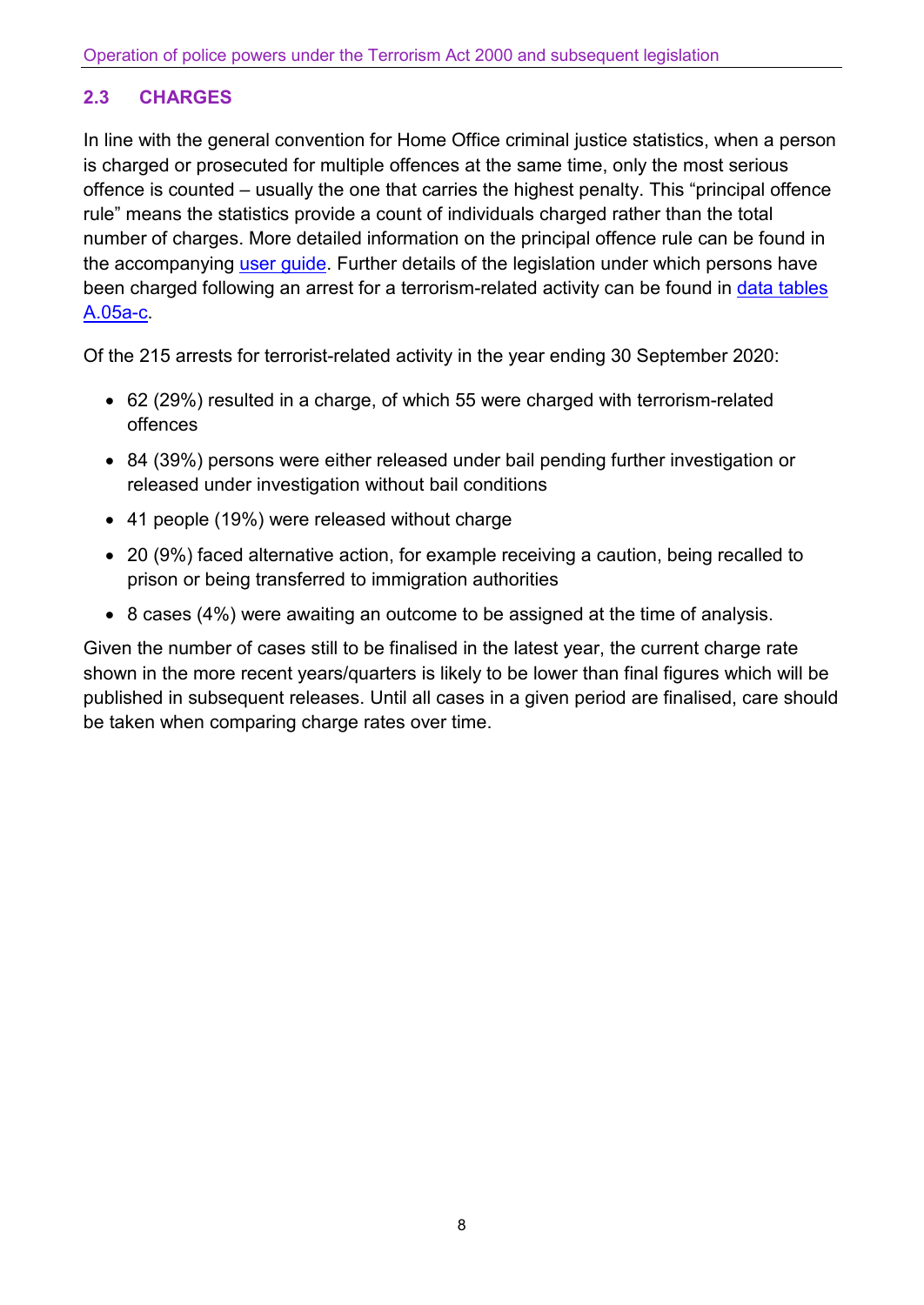

**Figure 2.3: Charging outcomes following an arrest for terrorist-related activity, 9 quarters to 30 September 2020, Great Britain1,2**

**Source:** *NCTPOC* (see *data table A.03*)

**Notes:**

- 1. 'Alternative action' includes cautions for non-TACT 2000 offences, detentions under the Mental Health Act, recall to prison etc.
- 2. 'Bailed to return' includes those released on bail pending further investigation, and those who have absconded from bail. Those who were released under investigation were previously unable to be recorded separately and were recorded as 'released without charge'.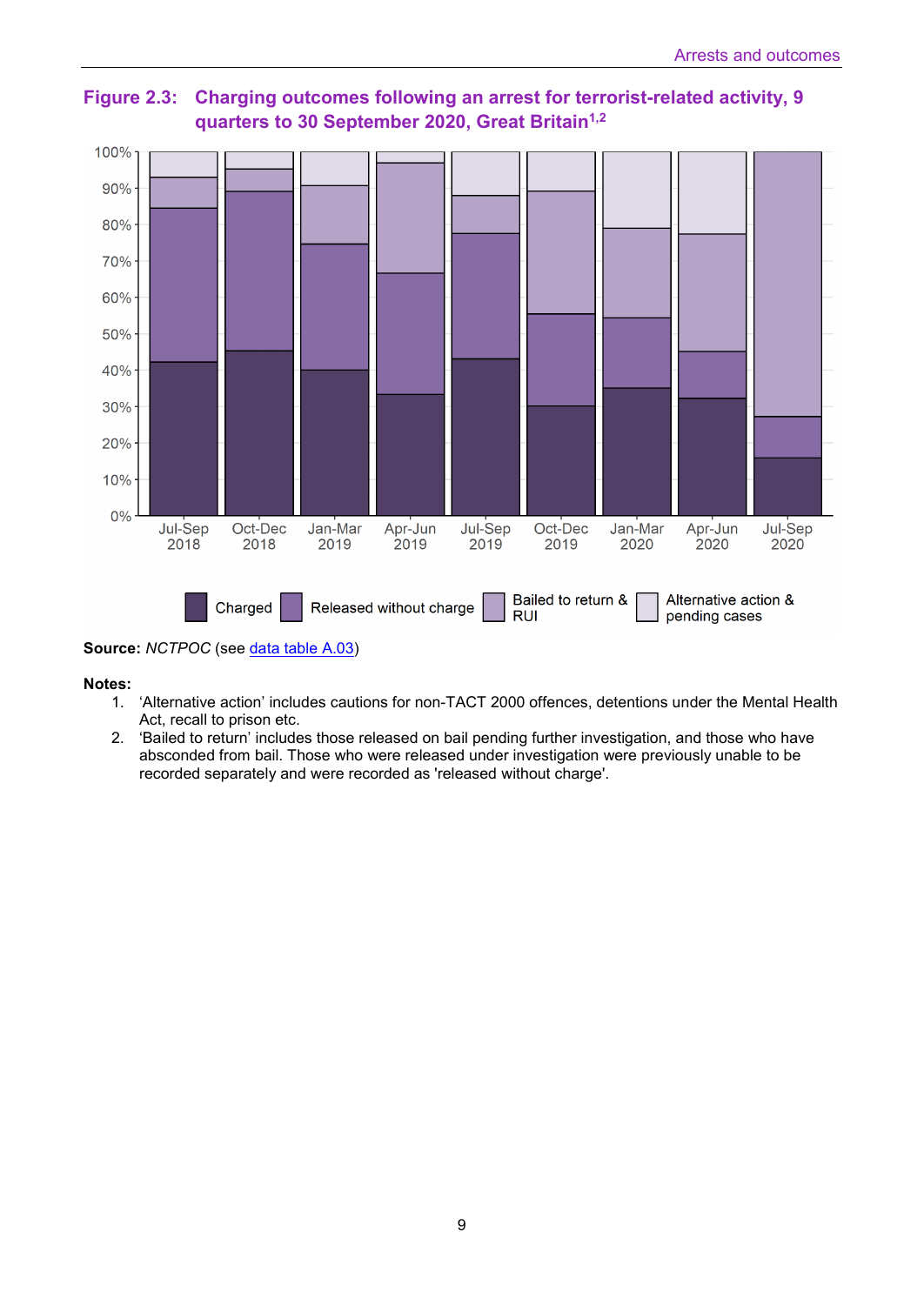



#### **Source:** *NCTPOC* (see [data table A.03\)](https://assets.publishing.service.gov.uk/government/uploads/system/uploads/attachment_data/file/941943/operation-police-powers-terrorism-sep2020-annual-tables.xlsx)

#### **Notes:**

- 1. 'Alternative action' includes cautions for non-TACT offences, detentions under the Mental Health Act, recall to prison, and transfers to immigration authorities.
- 2. 'Bailed to return' includes those released on bail pending further investigations, and those who have absconded from bail. Those who were released under investigation were previously unable to be recorded separately and were recorded as 'released without charge'.

#### **2.4 PROSECUTIONS**

As with charges, statistics on prosecutions are also based on the principal offence rule (see section 2.3). Where an individual is prosecuted for more than one offence at a time, they are classified in terms of a single offence – usually the most serious.

Figure 2.5 shows the outcomes following a charge for a terrorism-related offence.

Further details of the specific legislation under which persons have been convicted following a charge for a terrorism-related offence can be found in [data tables A.08a-c.](https://assets.publishing.service.gov.uk/government/uploads/system/uploads/attachment_data/file/941943/operation-police-powers-terrorism-sep2020-annual-tables.xlsx)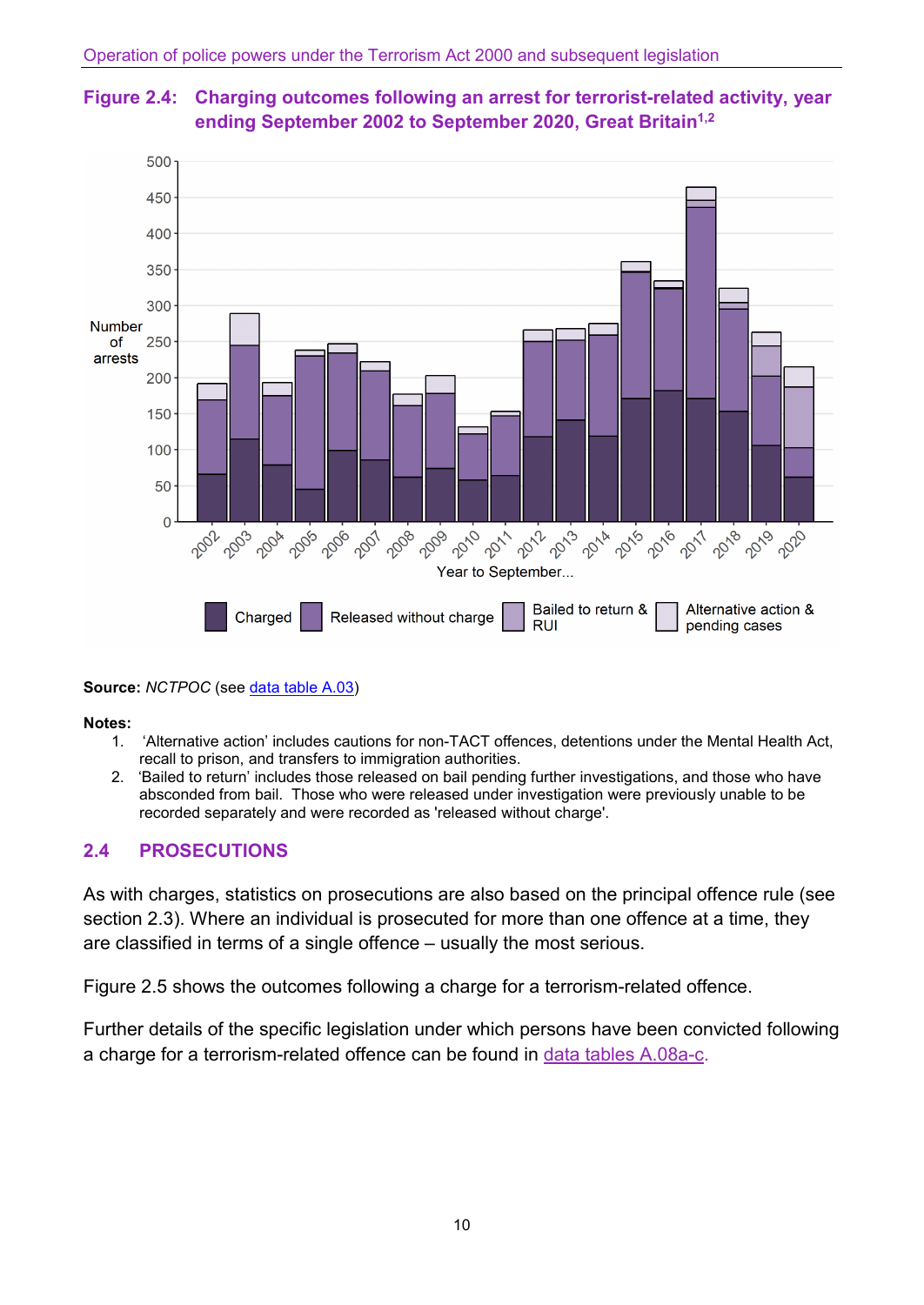#### **Figure 2.5: Outcomes following a charge for a terrorism-related offence, year ending 30 September 20201,2,3,4, Great Britain**



**Source:** *NCTPOC* (see [data table A.06c\)](https://assets.publishing.service.gov.uk/government/uploads/system/uploads/attachment_data/file/941943/operation-police-powers-terrorism-sep2020-annual-tables.xlsx)

#### **Notes:**

- 1. Based on the time of arrest.
- 2. A more detailed flow chart can be found in [Annex A.](https://assets.publishing.service.gov.uk/government/uploads/system/uploads/attachment_data/file/941994/annex-a-flow-chart-sep2020.pdf)
- 3. Data presented are based on the latest position with each case as at the date of data provision from NCTPOC (26 October 2020).
- 4. The chart does not include outcomes following non-terrorism-related charges.
- 5. Terrorism-related charges and convictions include some charges and convictions under non-terrorism legislation, where the offence is considered to be terrorism-related.
- 6. Cases that are 'awaiting prosecution' are not yet complete. As time passes, these cases will eventually lead to a prosecution, 'other' outcome, or it may be decided that the individual will not be proceeded against.
- 7. Excludes convictions that were later quashed on appeal.
- 8. Includes other cases/outcomes such as cautions, transfers to UK Border Agencies, the offender being circulated as wanted and extraditions.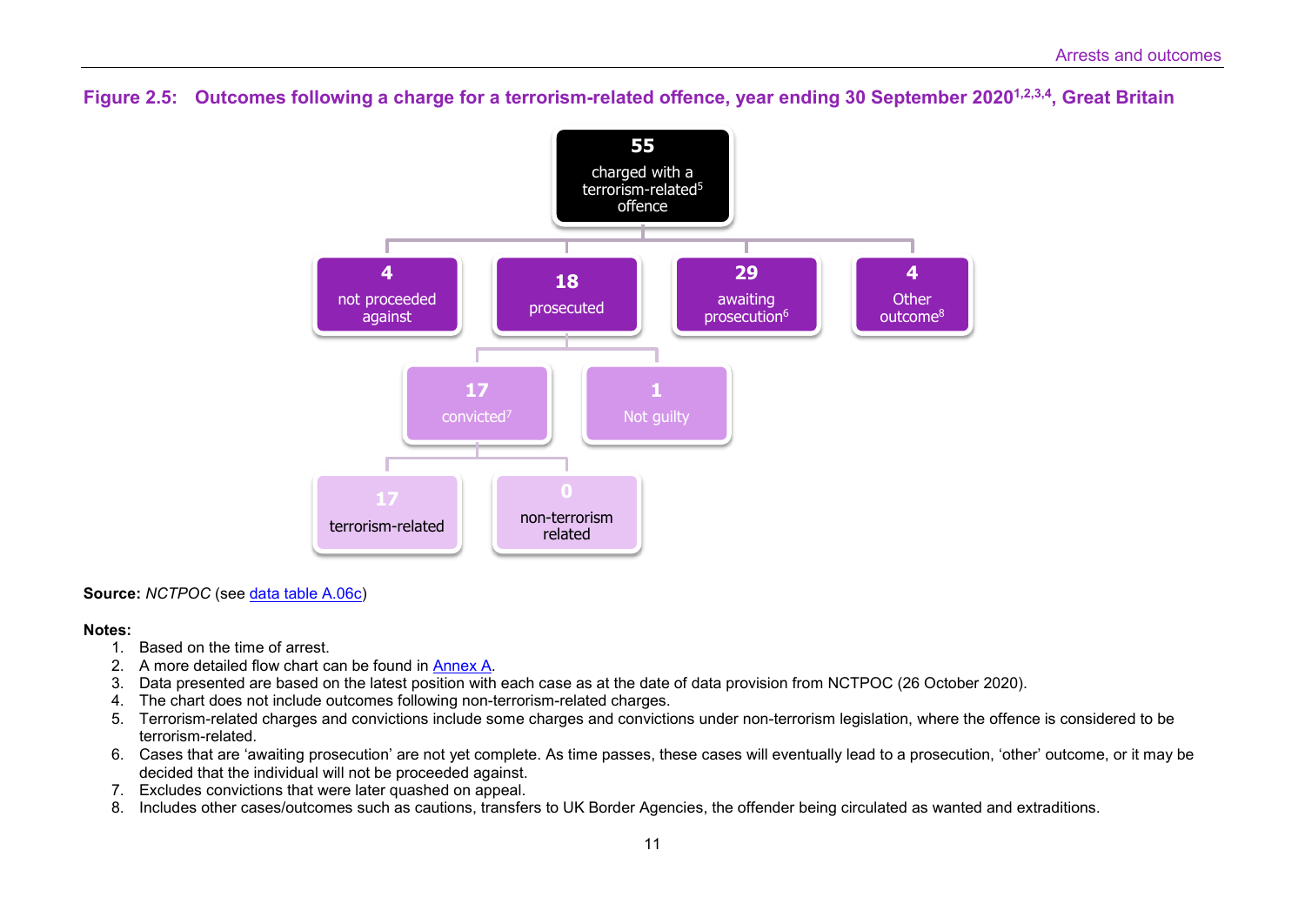## **2.5 DEMOGRAPHICS OF PERSONS ARRESTED**

This section provides more detail on the demographic and other characteristics of persons arrested. It includes data on:

- sex
- age
- ethnic appearance
- nationality.

#### **Sex**

As in previous years, and similar to other types of crime, the vast majority of those arrested for terrorism-related activity were males. However, 19 of the 213 arrests where sex was known were females (9%). This was a fall of 9 arrests compared with previous 12-month period, and the lowest proportion of females since the year ending September 2014. The total number of females arrested was slightly under the annual average arrested (23) over the entire time series.

### **Age**

As in previous years, the '30 and over' age-group accounted for most arrests (53%). There were falls in the number of arrests across all age-groups apart from the 'Under 18s', which increased by 6 (from 11 to 17), compared with the previous year. Among those who were arrested, 8% of were aged under 18 (up from 4% in the previous year). While this was the highest proportion seen in an annual period, it was largely driven by falls in arrests of those in older age-groups.

#### **Ethnic appearance as recorded by the arresting officer**

Figures in this section are based on the ethnic appearance of the arrestee as recorded by the arresting officer. In a small proportion of cases in the year ending September 2019 (0.8%) the ethnic appearance of the person arrests was not recorded. These cases are excluded from the analysis presented below.

There were falls in the number of arrests across all ethnic groups when compared with the previous year. Arrests for those of White ethnic appearance decreased by 13% when compared with the previous year (from 109 arrests to 95 arrests). There was also a 13% decrease in the number of arrests of people of Black ethnic appearance (from 23 arrests to 20) and a 16% decrease in the number of arrests of people of Asian ethnic appearance (from 98 arrests to 82). The number of arrests of people of Other ethnic appearance fell by 42% (from 31 arrests to 18 arrests).

The proportion of White people arrested exceeded the proportion of Asian people arrested for the third consecutive year, having not done previously since the year ending September 2010. Arrests of persons of White ethnic appearance accounted for 44% of arrests, up 2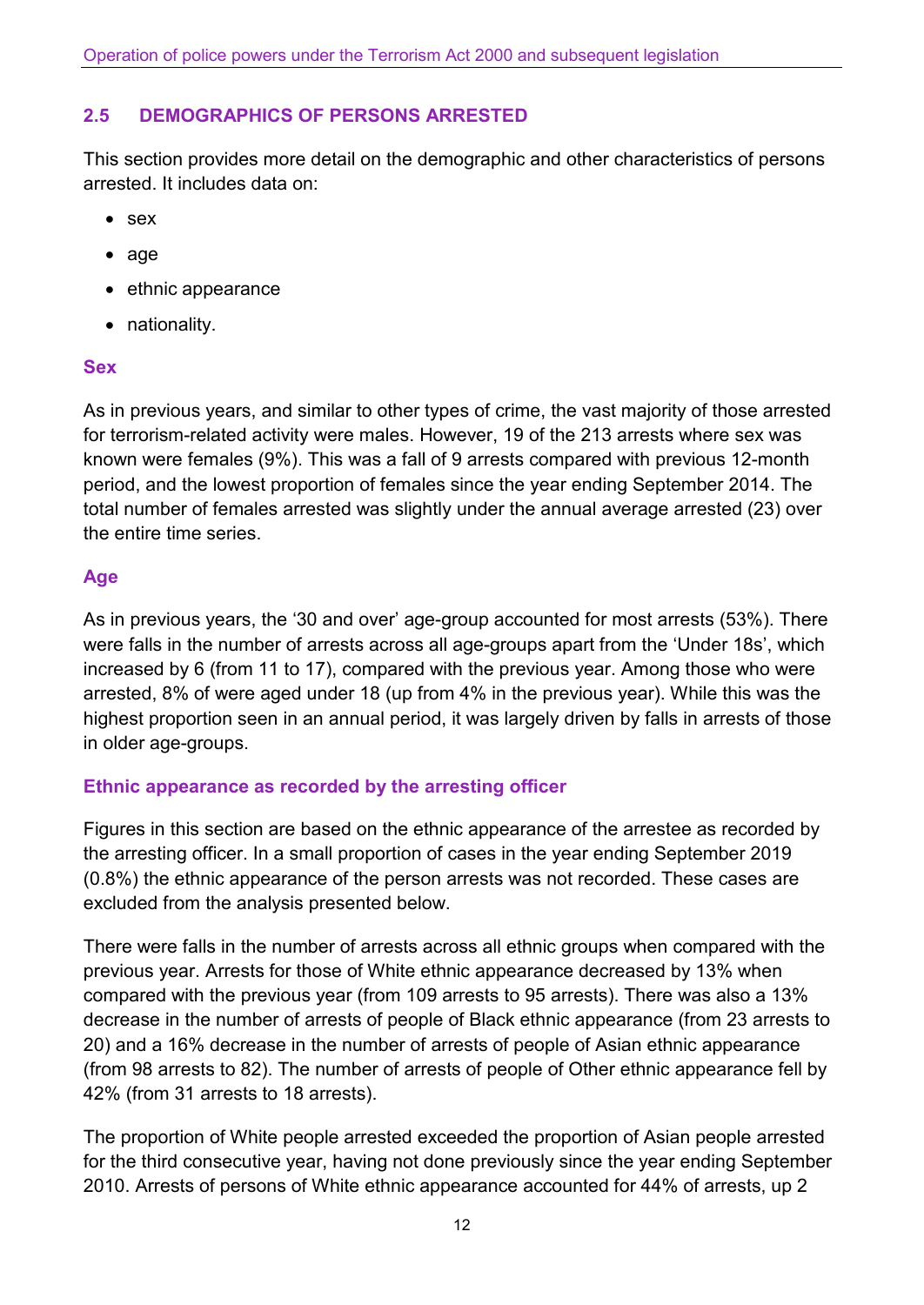percentage points on the previous year. Those of Asian ethnic appearance accounted for 38% of terrorist-related arrests, and those of Black ethnic appearance was 9%, the same proportions as in the previous year. The proportion of those arrested who were of 'Other' ethnic appearance was 8%, down 4 percentage points on the previous year.

## **Figure 2.6: Proportion of persons arrested for terrorist-related activity by ethnic appearance1,2, year ending 30 September 2019 and 30 September 2020, compared with total proportions since 11 September 2001**



**Source:** *NCTPOC* (see [data table A.11\)](https://assets.publishing.service.gov.uk/government/uploads/system/uploads/attachment_data/file/941943/operation-police-powers-terrorism-sep2020-annual-tables.xlsx)

#### **Notes:**

- 1. As recorded by the police at time of arrest.
- 2. Excludes those whose ethnicity is not known.

#### **Nationality**

Of those arrested in the latest year, 79% considered themselves to be of British or British dual nationality, up ten percentage points on the previous year and the highest proportion since the year ending September 2015. The proportion increased from 33% in the year ending September 2002, up to 77% in the year ending September 2012, and has not gone below 66% since then. Overall, since 11 September 2001 (when the data collection began), 62% of those arrested considered themselves to be of British or British dual nationality (Table 2.1).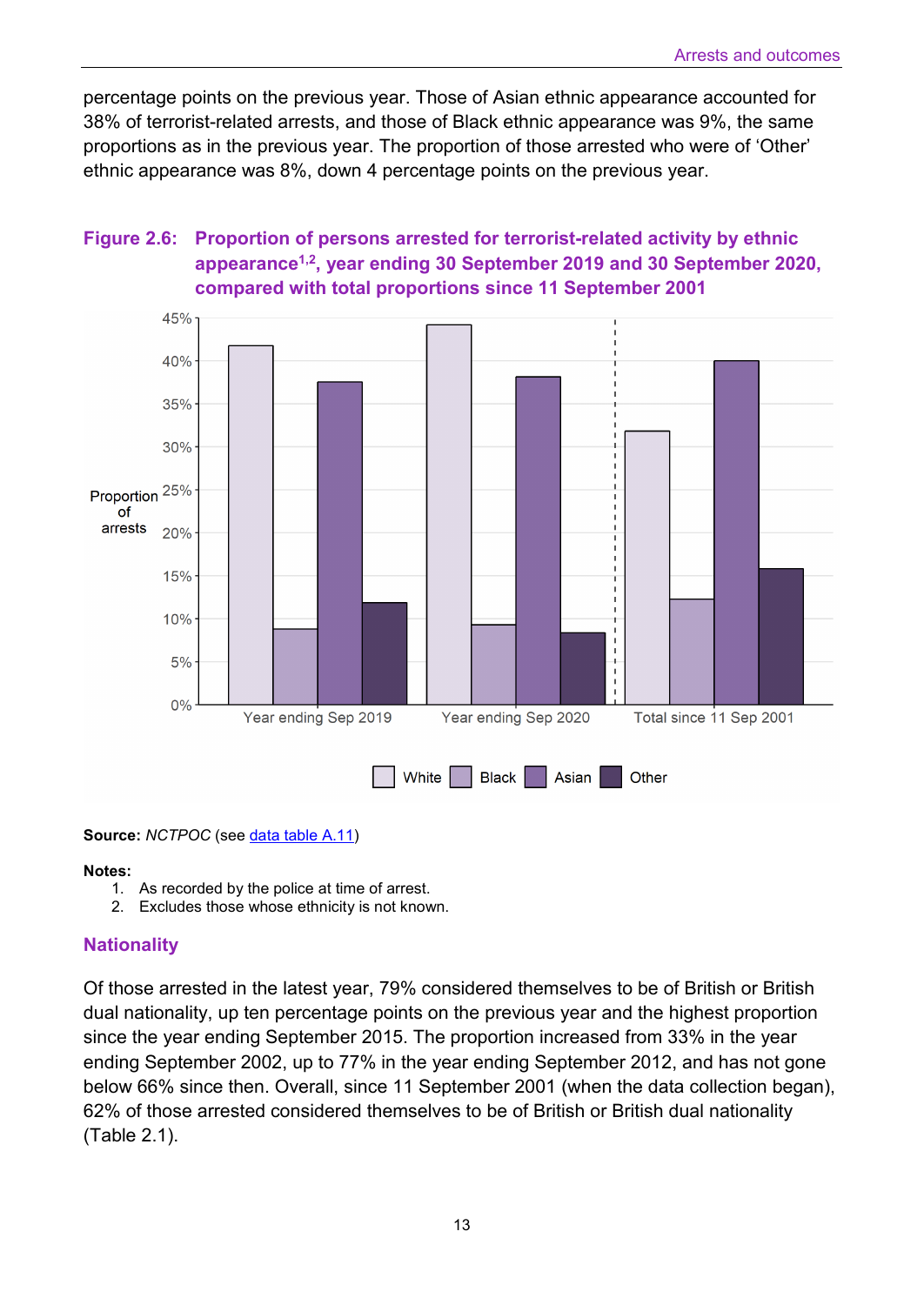## **Table 2.1: Number of persons arrested for terrorist-related activity, since 11 September 2001, by self-defined nationality1,2**

| Numbers & percentages      | <b>Great Britain</b>              |                                     |
|----------------------------|-----------------------------------|-------------------------------------|
| Self-defined nationality   | <b>Total since</b><br>Sep 11 2001 | Proportion of all<br>arrests $(\%)$ |
| Great Britain <sup>3</sup> | 2,953                             | 62                                  |
| Algeria                    | 194                               | 4                                   |
| Iraq                       | 173                               | 4                                   |
| Pakistan                   | 170                               | 4                                   |
| Iran                       | 92                                | $\overline{2}$                      |
| Afghanistan                | 92                                | $\overline{2}$                      |
| Somalia                    | 83                                | $\overline{2}$                      |
| Turkey                     | 81                                | $\overline{2}$                      |
| India                      | 61                                | 1                                   |
| Sri Lanka                  | 58                                | 1                                   |

#### **Source:** *NCTPOC* (see *data table A.11)*

#### **Notes:**

- 1. The nationalities presented here are those declared by persons at the time of arrest and may differ from their country of origin.
- 2. Only the first 10 countries, by number of persons arrested for terrorist-related activity, are included in the table.
- 3. Figures for Great Britain include those with 'British dual' nationality.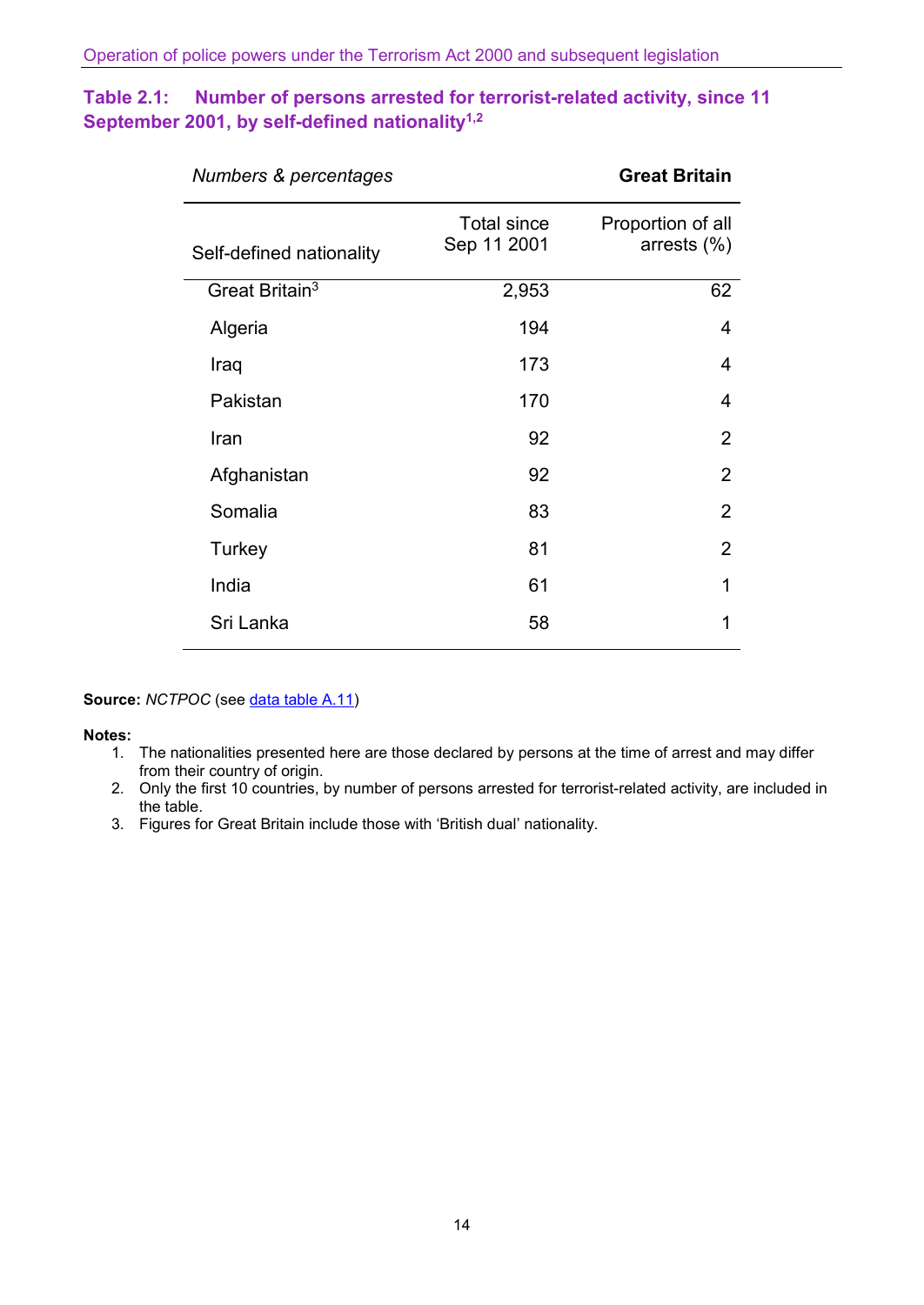## <span id="page-14-0"></span>**3 Court proceedings**

#### **Key results**

- In the year ending 30 September 2020, **54 persons were tried for terrorismrelated offences, a similar level to the previous year (53).**
- Of the 54 persons tried for terrorism-related offences, **49 were convicted (91%).**
- Of the 49 persons convicted of terrorism-related offences, **28 (57%) pleaded guilty and 21 (43%) entered a not-guilty plea.**

This section presents statistics on prosecutions for terrorism-related offences in England and Wales. It provides data on the number of persons prosecuted and convicted, including information on the legislation under which they were prosecuted. It also provides information on the length and type of sentence that each convicted person received. Data in this section are based on the trial completion date and are not directly comparable to the prosecutions data in section 2, Arrests and outcomes, which is based on the date of arrest.

Data are provided to the Home Office by the Crown Prosecution Service Counter Terrorism Division (CPS CTD). The data cover terrorism-related court cases that were completed in the 11 years from the year ending September 2010 up to the year ending September 2020.

## **3.1 COURT PROCEEDINGS**

In the year ending 30 September 2020, 54 persons were tried for terrorism-related offences, a similar level compared with the previous year (53), but a fall of 37 (41%) from the peak of 91 trials in the year ending September 2018 [\(data table C.01\)](https://assets.publishing.service.gov.uk/government/uploads/system/uploads/attachment_data/file/941943/operation-police-powers-terrorism-sep2020-annual-tables.xlsx). This peak in court proceedings in the year ending September 2018 followed from the peak in terrorism-related arrests in the previous year (as discussed in chapter 2).

During 2020, there has been an increase in the overall backlog of court cases, due to COVID-19[2](#page-14-1). However, the number of persons proceeded against by the Crown Prosecution Service for terrorism-related offences has remained fairly consistent during this period, reflecting that these more serious offences have been prioritised.

Of the 54 persons tried for terrorism-related offences, 49 were convicted. Figure 3.1 shows the outcomes for the 54 persons proceeded against.

<span id="page-14-1"></span> $\overline{\phantom{a}}$ <sup>2</sup> [CPS response to COVID-19: 16 March to 8 May 2020 – HM Crown Prosecution Service Inspectorate – June](https://www.justiceinspectorates.gov.uk/hmcpsi/wp-content/uploads/sites/3/2020/06/2020-06-24-COVID-19.pdf)  [2020](https://www.justiceinspectorates.gov.uk/hmcpsi/wp-content/uploads/sites/3/2020/06/2020-06-24-COVID-19.pdf)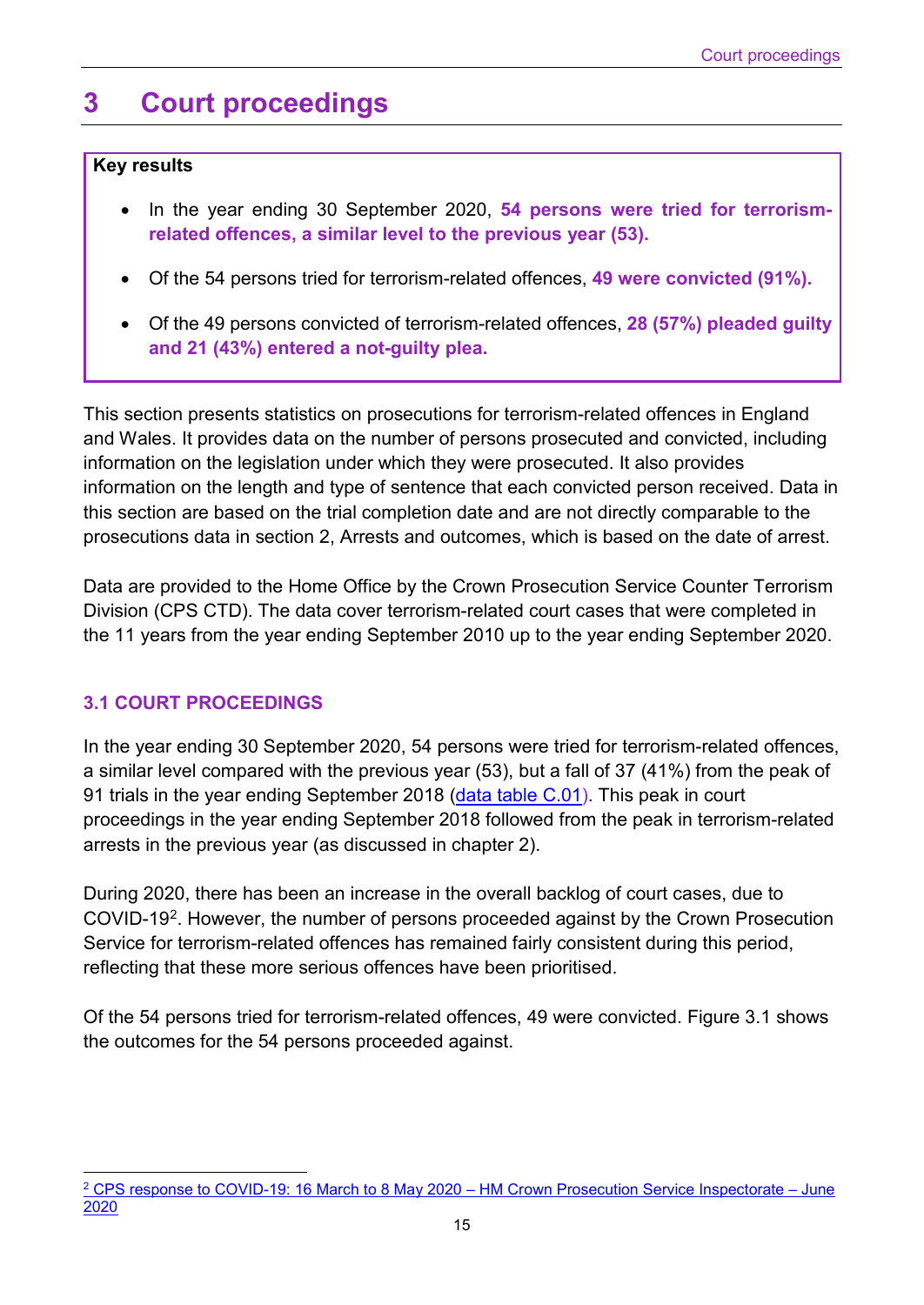### **Figure 3.1: Outcome of terrorism-related trials under TACT and non-TACT legislation, year ending 30 September 2020, England and Wales1**



**Source:** *CPS CTD* (see [data tables C.01-C.03\)](https://assets.publishing.service.gov.uk/government/uploads/system/uploads/attachment_data/file/941943/operation-police-powers-terrorism-sep2020-annual-tables.xlsx)

#### **Notes:**

- 1. Based on the principal offence for which the defendant was prosecuted against.
- 2. TACT offences include offences specifically under terrorism legislation.
- 3. Non-TACT offences include offences under other legislation.
- 4. Can include trials ending in a hung jury, or where the prosecution offered no evidence.

#### **3.2 SENTENCING**

The most common sentence length in the latest year was under 4 years, which accounted for 47% of sentences (23 of 49 convictions). There were 11 sentence lengths between 4 and 10 years, accounting for 22% of the total.

Those given a life sentence accounted for 10% of all those sentenced in the latest year (5 sentences), up from 2% in the previous year (1 sentence). There were 2 sentences of 10 years or more, a decrease of 3 compared with the previous year. The number of noncustodial sentences increased from 1 to 7 in the latest year. There was also 1 hospital order in the latest year, the same as the previous year.

Of the 49 persons convicted of terrorism-related offences, 28 (57%) pleaded guilty and 21 (43%) entered a not-guilty plea. The proportion convicted that pleaded guilty was 14 percentage points lower the previous year, when 32 of the 45 persons convicted (71%) entered a guilty plea.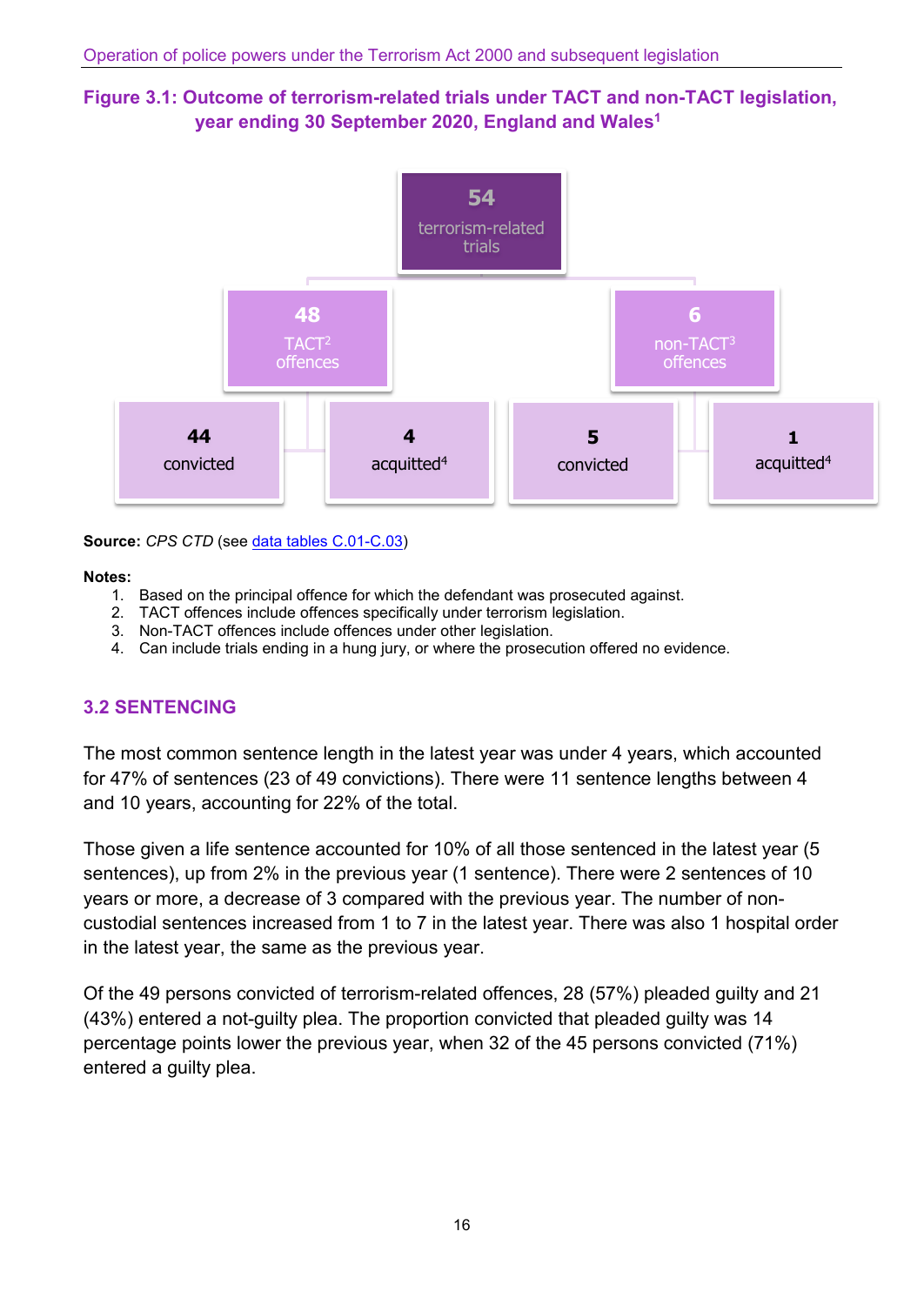



**Source: CPS CTD (see [data table C.04\)](https://assets.publishing.service.gov.uk/government/uploads/system/uploads/attachment_data/file/941943/operation-police-powers-terrorism-sep2020-annual-tables.xlsx)** 

#### **Notes:**

- 1. Based on the trial completion date.
- 2. The 'Other' category includes hospital orders and non-custodial sentence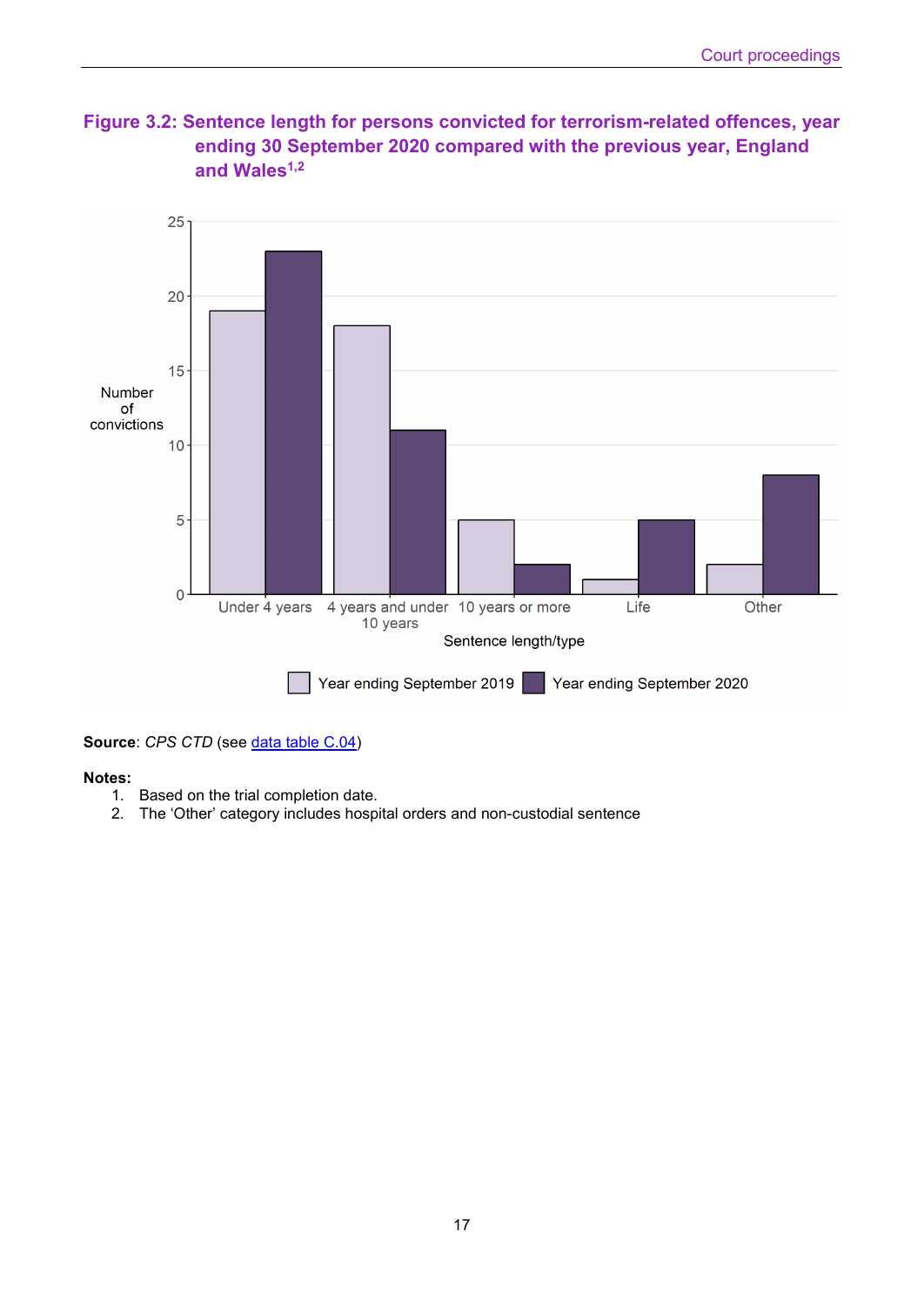# <span id="page-17-0"></span>**4 Terrorist prisoners**

#### **Key results**

• A total of **42 prisoners held for terrorism-related offences were released** from custody in Great Britain in the latest year for which figures are available (year ending 30 June 2020), **down 13 compared with the previous year**

Following changes agreed with the prison service, we are moving towards the adoption of the definition 'Terrorism-connected offender' to replace the previously used definition 'Terrorism-related offender' for prisoner statistics in this publication. A 'terrorism-connection' is a determination made by the sentencing court in accordance with Part 3 of the Counter-Terrorism Act 2008 and only after consideration of the requirements/matters specified in that Act.

Consistent information is not yet available on the new basis and for this reason, figures on the ideology, ethnicity, nationality and religion of persons in custody in Great Britain as at 30 September 2020 have not been included in this publication. We are working with data suppliers to ensure we can resume publication of these figures, on a new basis, in time for the next edition of this publication.

Data were provided to the Home Office by HMPPS and the Scottish Prison Service (SPS). Data on the number of prisoners released cover the 7 years ending 30 June, from 2014 to 2020, as well as the 9 quarters to 30 June 2020. Prisoner release figures as at 30 September 2020 are not yet available as these will form a subset of the prison releases statistics which will be published by the Ministry of Justice in their Offender management statistics quarterly release in January 2021.

## **4.1 PERSONS RELEASED FROM CUSTODY**

A total of 42 prisoners held for terrorism-related offences were released from custody in Great Britain in the latest year for which figures are available (year ending [3](#page-17-1)0 June 2020)<sup>3</sup>, compared with 55 in the previous year. Of the 42 prisoners released, 34 (81%) were persons released from custody after serving sentences, many of whom will be subject to meeting certain licence conditions.

Of the 42 released from custody, 16 had received sentences of less than 4 years, and 18 had sentences of 4 years or more (including one life sentence). No one was released following an indeterminate sentence for public protection. Eight people had been convicted but not yet been sentenced.

For more details on releases from custody, see the [user guide.](https://www.gov.uk/government/publications/user-guide-to-operation-of-police-powers-under-the-terrorism-act-2000-and-subsequent-legislation)

<span id="page-17-1"></span><sup>&</sup>lt;sup>3</sup> Figures as at 30 September 2020 are not yet available from HMPPS as these will be published by MoJ in October 2020.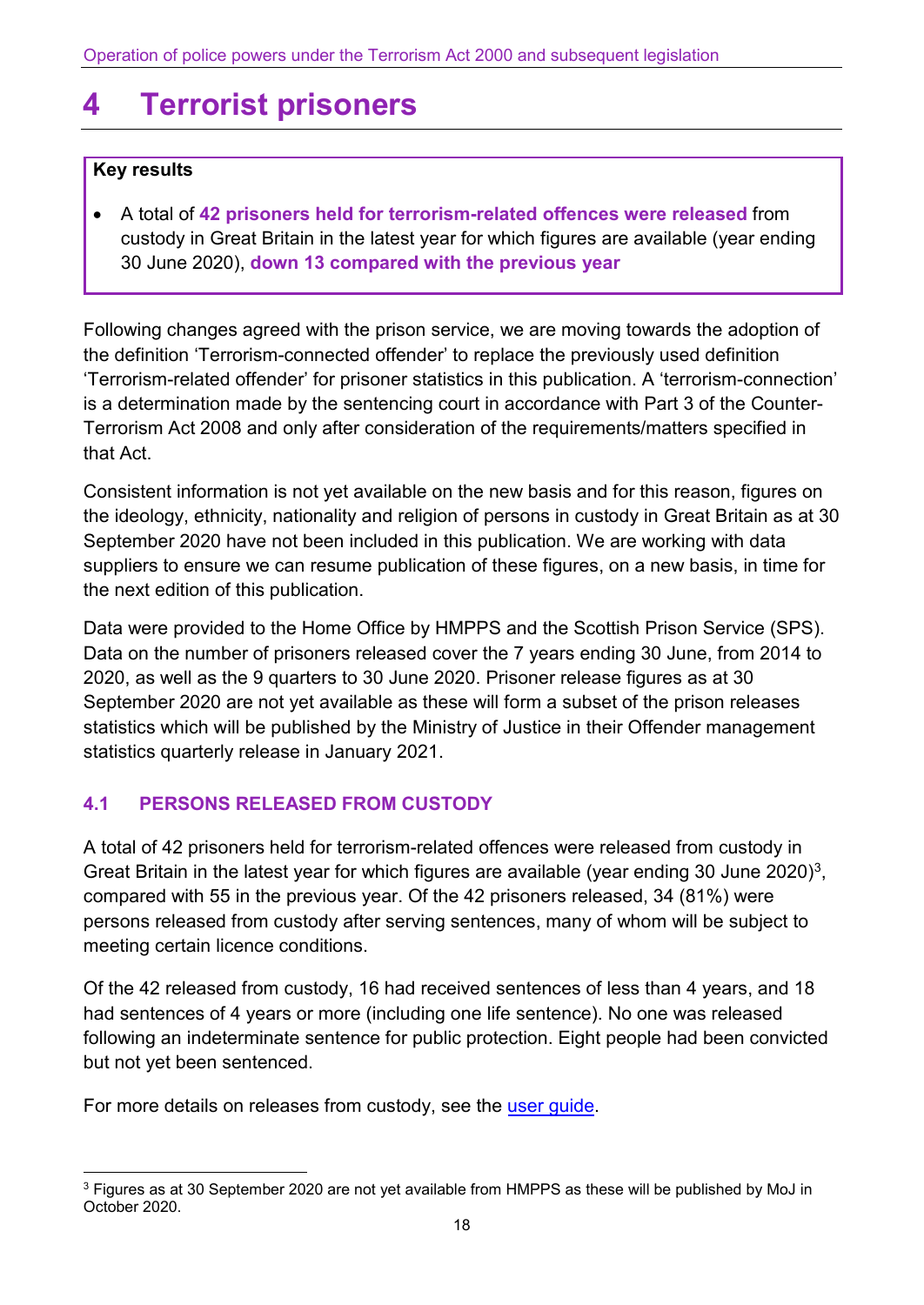## <span id="page-18-0"></span>**5 Other police powers under the Terrorism Act 2000**

#### **Key results**

- In the year ending 30 September 2020, **502 persons were stopped and searched by the Metropolitan Police Service under s.43 of TACT 2000**. This was a **decrease of 25%** when **compared with the previous year's total of 673.**
- In the latest year, there were **44 arrests** resulting from a s.43 stop and search, **down 38% on the previous year's total of 71.**
- In the latest year, **4,486 persons** were subject to the use of Schedule 7 to TACT 2000 in Great Britain. This was **a fall of 57% compared with the previous year** (when there were 10,347 examinations)

This section presents statistics on the use of stop and search powers available to the police under the Terrorism Act 2000 (TACT 2000). It includes data on the number of stop and searches, and resultant arrests, carried out under s.43 of TACT 2000 (by the Metropolitan Police Service (MPS) only) and s.47A of TACT 2000 (by all police forces). It also contains data on the use of powers under Schedule 7 to TACT 2000 in Great Britain. This includes the number of examinations, resultant detentions, strip-searches, the number of times postponement of questioning (usually to enable an individual to consult a solicitor) was refused, and the number of sea and air freight examinations.

Data on s.47a stop and search are provided to the Home Office by police forces, and data on s.43 stop and search are currently provided on a quarterly basis for this release by MPS only. S.43 stop and search figures for other forces are published annually by the Home Office in the **Police powers and procedures** release. Data on Schedule 7 are provided to the Home Office by the National Counter Terrorism Policing Headquarters (NCTPHQ). This section includes annual breakdowns for the last 9 years (when the data collection began) up to the year ending September 2020.

Following the Parsons Green attack, on 15 September 2017, the police used the power of stop and search under s.47a of TACT 2000 (previously s.44) for the first time. This power allows the police to exercise stop and searches when there is reasonable suspicion an act of terrorism will take place, and only when such powers are considered necessary to prevent such an act taking place. This was the first time they had been used in Great Britain since the legislation was formally amended in 2011. Following the attack on Parsons Green, 4 forces authorised the use of these powers: British Transport Police, City of London Police, North Yorkshire Police and West Yorkshire Police. There was a total of 128 stops (126 of which were conducted by BTP) resulting in 4 arrests (all BTP).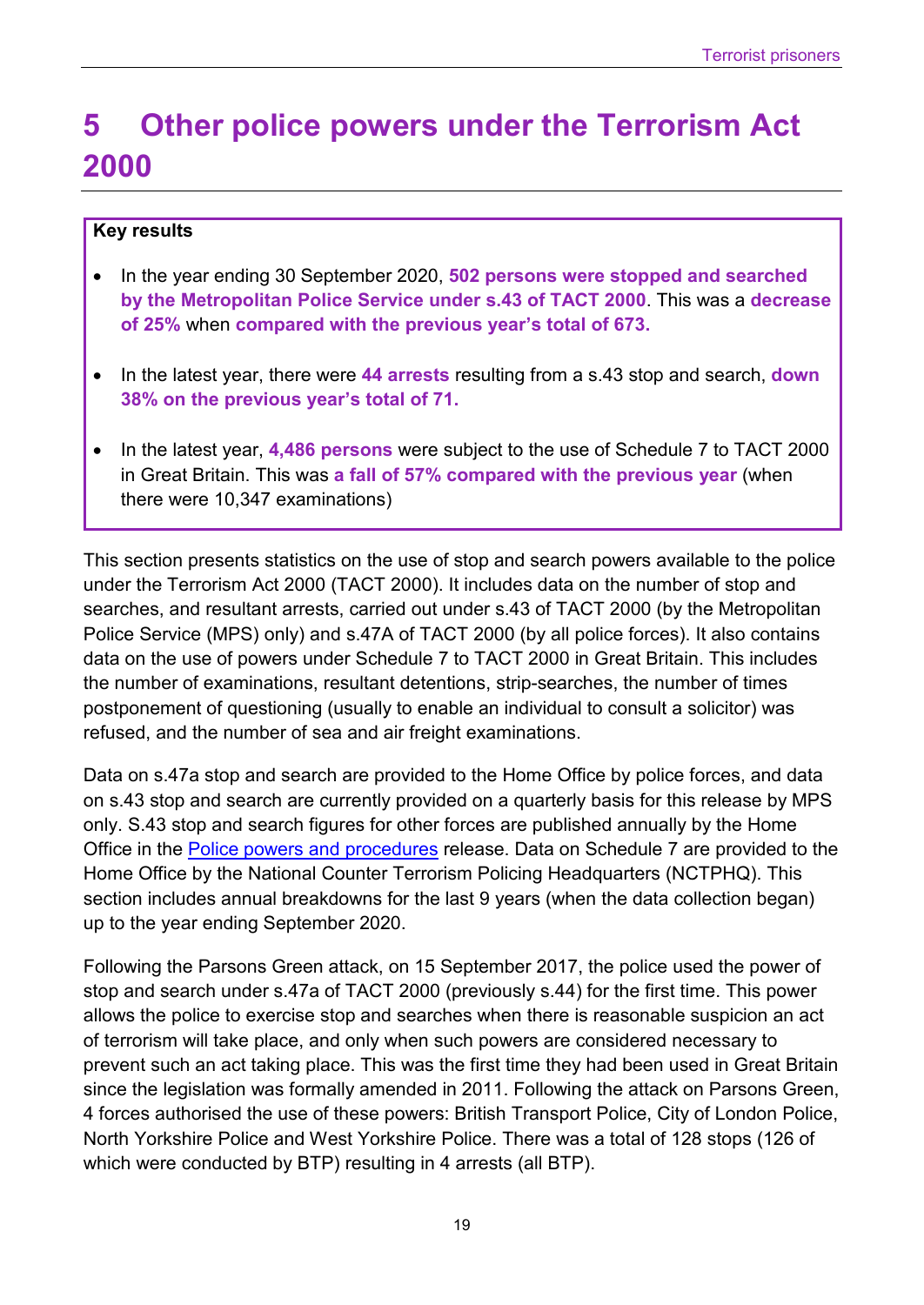Further details on the use of s.47a can be found in the [code of practice](https://www.gov.uk/government/publications/code-of-practice-for-the-exercise-of-stop-and-search-powers) for the exercise of stop and search powers.

## **5.1 STOP AND SEARCH UNDER SECTION 43 OF THE TERRORISM ACT 2000**

Section 43 of TACT 2000 allows a constable to stop and search a person whom he/she reasonably suspects to be involved in terrorist activity. This section includes data from MPS only and excludes 'vehicle only' stops and searches.

There was a large reduction in the use of s.43 stops between 2011 (when the data collection began) and 2014, during which time numbers fell 70%, down from 1,210 to 360 stops. There was then an increase in the next three years, up to a total of 735 stops in 2017. In the year ending 30 September 2020, 502 persons were stopped and searched by MPS under s.43 of TACT 2000, a decrease of 25% when compared with 673 in the year ending 30 September 2019.

In the latest year, there were 44 arrests resulting from a s.43 stop and search, down 27 (38%) on the previous year's total of 71. 9% of stops resulted in arrest, down from 11% in the previous year.

Ethnicity was only stated in 68% of stops in the latest year, the lowest proportion since data collection began in 2011. The number of cases where ethnicity was known had previously steadily declined from 92% in 2011 to 80% in 2019. This information relies on the person stopped being willing to define their ethnicity.

In cases where the ethnicity was known,

- 36% identified as 'White or White British'
- 32% identified as 'Asian or Asian British'
- 16% identified as 'Black or Black British'
- 12% identified as 'Chinese or Other'
- 5% identified as 'Mixed'

These proportions are very similar to the average proportion for each ethnicity seen over the last 5 years.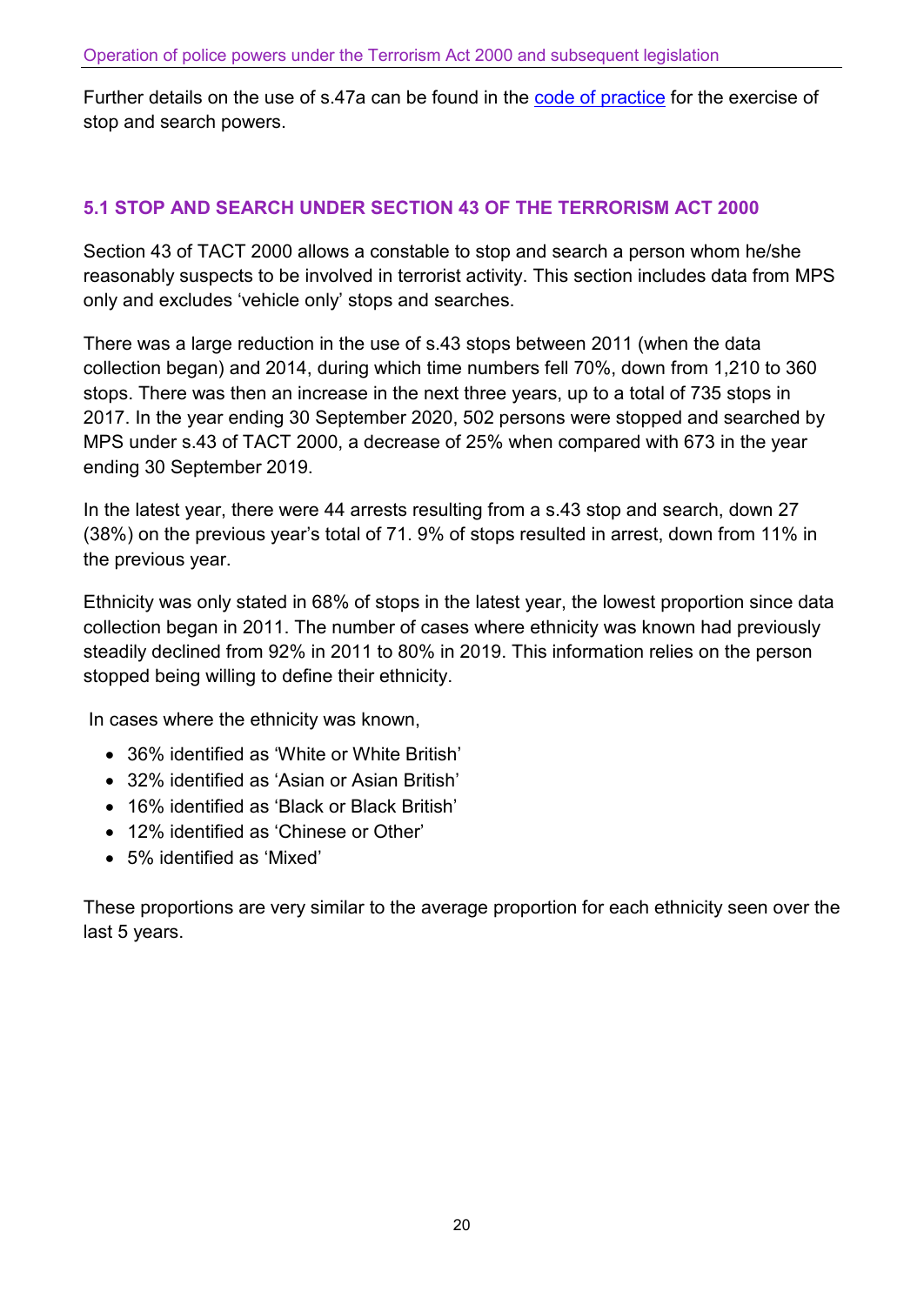

**Figure 5.1: Stop and searches under s.43 of TACT 2000, MPS**

Source: MPS (see [data table S.01\)](https://assets.publishing.service.gov.uk/government/uploads/system/uploads/attachment_data/file/941943/operation-police-powers-terrorism-sep2020-annual-tables.xlsx)

#### **Notes:**

1. Excludes 'vehicle only' searches.

#### **Figure 5.2: Arrest rate following top and searches under s.43 of TACT 2000, MPS**





#### **Notes:**

1. Excludes 'vehicle only' searches.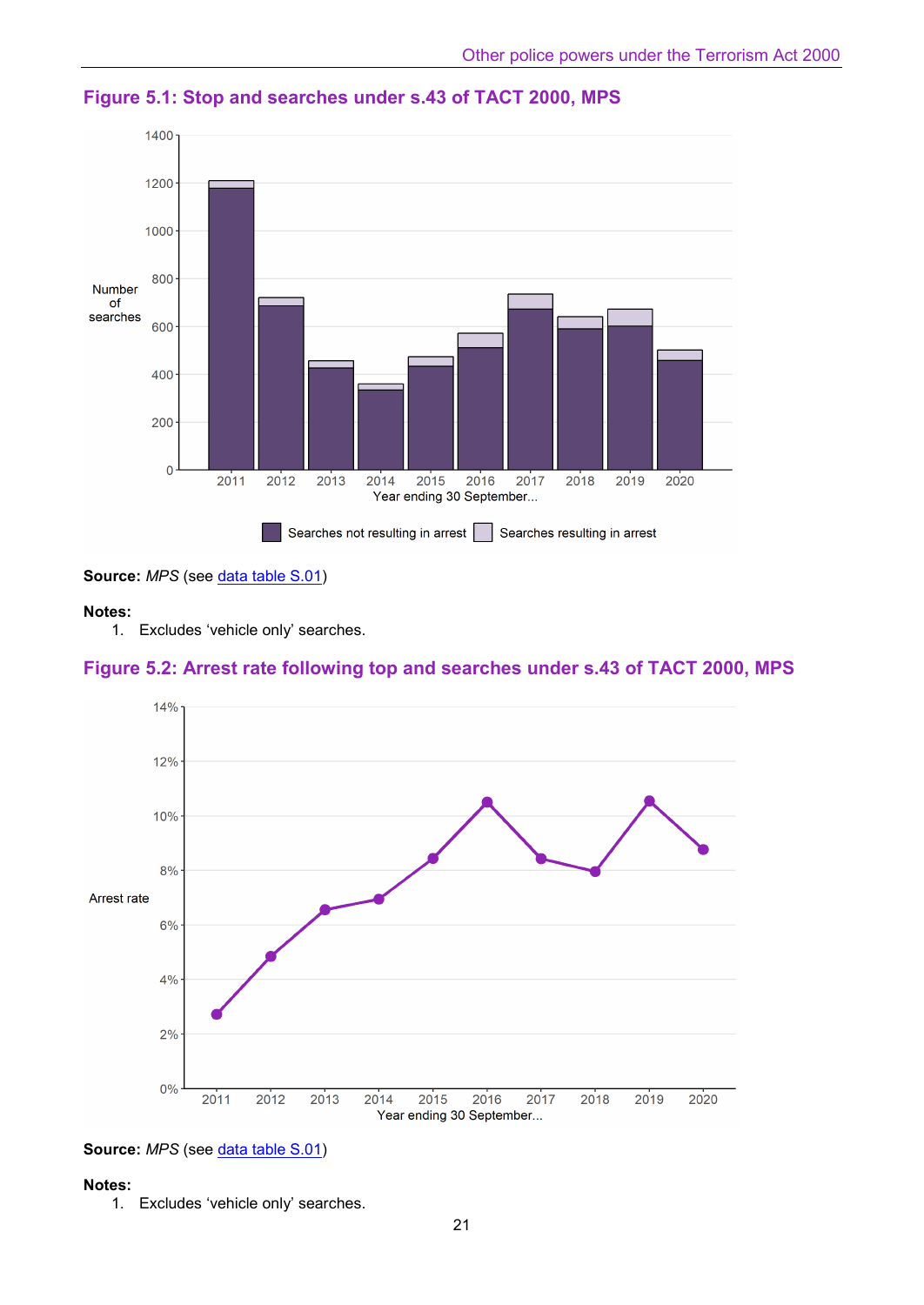Details on the overall use of stop and search in England and Wales can be found in the Home Office [Police powers and procedures, England and Wales](https://www.gov.uk/government/collections/police-powers-and-procedures-england-and-wales) statistical release. MPS also publishes [monthly reports](https://www.met.police.uk/sd/stats-and-data/met/stop-and-search-dashboard/) on the use of stop and search within its force area.

## **5.2 SCHEDULE 7 TO TACT 2000**

Under Schedule 7 to TACT 2000, an examining office has a number of powers, the uses of which are covered in this section. These include:

- examinations of persons and resultant detentions
- strip-searches
- refusals to postpone questioning (usually to enable an individual to consult a solicitor)
- examinations of goods.

Data have also been provided on how frequently other powers have been used in Great Britain under Schedule 7 to restrict or qualify a person's access to a solicitor. As well as 'refusal to postpone questioning', which has been published since 2016, this release now also covers use of powers where a person is:

- required to consult a solicitor by phone
- delayed access to a solicitor
- or required to consult in sight and hearing of a qualified officer.

#### **Examinations and resultant detentions**

An examining officer may stop and question individuals entering and leaving the country through ports, airports, international rail stations and the border area. When necessary they may also detain and search individuals. The aim is to determine whether or not that person is or has been concerned with the commission, preparation or instigation of acts of terrorism.

In the year ending 30 September 2020, a total of 4,486 persons were subject to the use of this power in Great Britain. This was a fall of 57% compared with the previous year (when there were 10,347 examinations), and 93% since the data were first collected in the year ending 31 September 2012 (when 61,711 persons were examined under Schedule 7). Prior to the most recent year there had been average annual falls of 22%.

There has been increased public scrutiny of this power in recent years, which may have driven a more targeted approach in its use. This is reflected in the increased rate of detention (see Figure 5.3).

There has also been a large reduction in examinations under Schedule 7 of TACT 2000 due to the lockdown measures imposed during the COVID-19 outbreak. Passenger numbers at air and sea ports in particular saw unprecedented low levels, with only 281 examinations between April and June 2020, compared with 2,527 between April and June 2019. The number of examinations increased to 836 in the quarter from July to September 2020,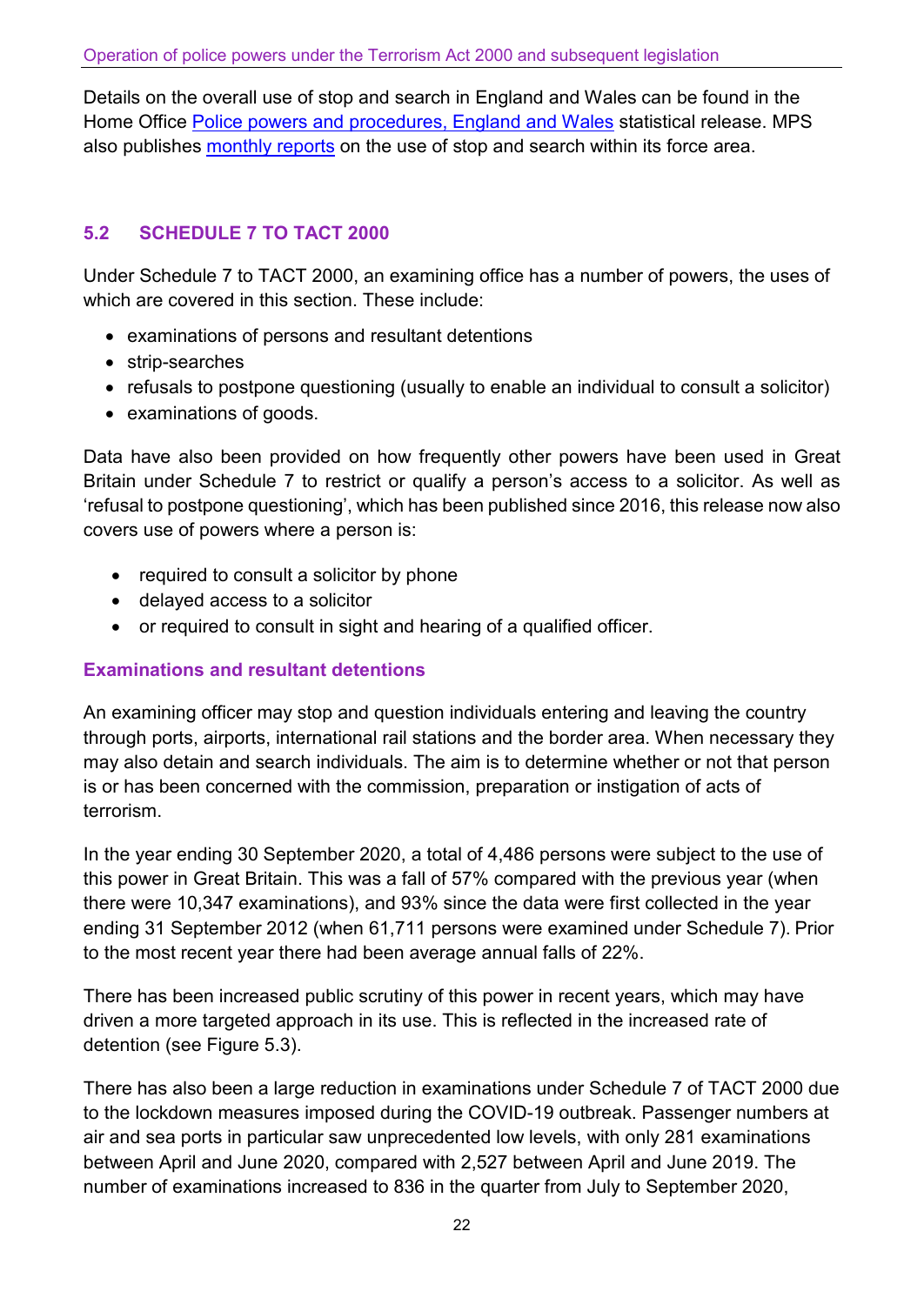however this is only a third of the number of examinations carried out in the same quarter of the previous year.

Ethnicity was stated in 82% of cases, the lowest proportion since data collection began in 2011. Where ethnicity was known:

- 32% identified as 'Chinese or other'
- 31% identified as 'Asian or Asian British'
- 24% identified as 'White'
- 8% identified as 'Black or Black British'
- 5% identified as 'Mixed'.

Since 2013 the proportion of White people examined has decreased steadily from 44% to 24%. In the same period the proportion of people who identified as 'Chinese or Other' increased from 19% to 32%. However, the proportion of White people detained has increased from 12% in 2013 to 17% in 2020.

The number of detentions following examination decreased by 25% from 1,972 in the previous year to 1,486 in the latest. Prior to this year the number of detentions following examination had increased for 2 years in a row, despite the decreasing number of examinations over that period. The Anti-Social Behaviour, Crime and Policing Act 2014, which came into effect in October 2014, amended the powers under Schedule 7 to TACT 2000 to ensure that a mandatory detention takes place where an examination lasts for longer than 1 hour. The rate of detention following an examination in the latest year was 33%, up from 19% in the previous year. This continues the upward trend in the rate of detention following examinations in recent years.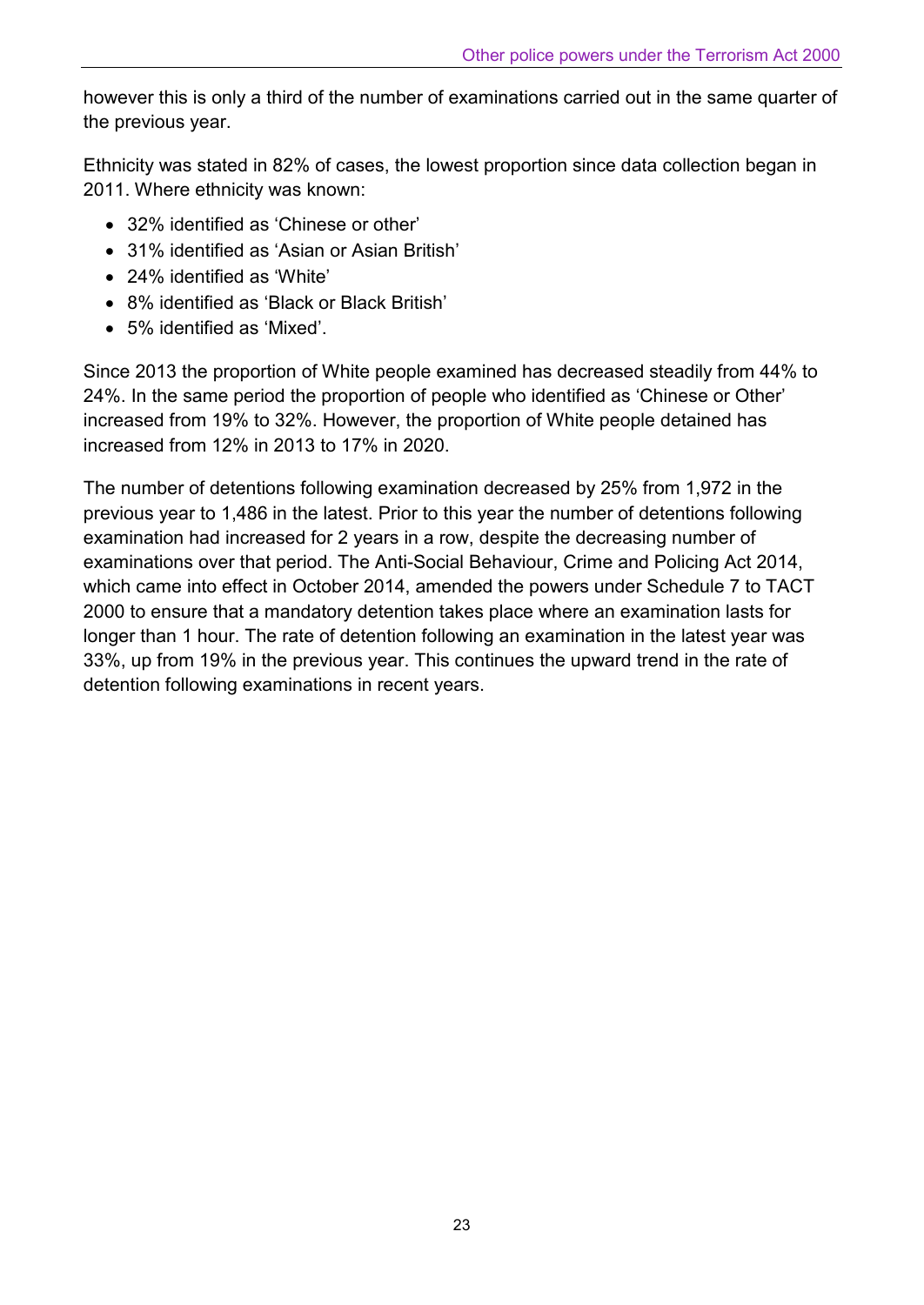



**Source:** *NCTPHQ* (see [data table S.04\)](https://assets.publishing.service.gov.uk/government/uploads/system/uploads/attachment_data/file/941943/operation-police-powers-terrorism-sep2020-annual-tables.xlsx)

#### **Notes:**

1. Excludes examinations of unaccompanied freight.

## **5.3 OTHER POWERS UNDER SCHEDULE 7 TO TACT 2000**

The following section includes information on several additional powers under Schedule 7 to TACT 2000. This includes:

- strip-searches
- postponement of questioning refusals
- examinations of goods (sea and air freight).

Data on these powers have been collected by the Home Office since April 2015.

In the year ending 30 September 2020:

- 1 strip-search was carried out under the power
- a total of 518 air freight and 2,806 sea freight examinations were conducted in Great Britain; a decrease on the previous year of 56% and 35% respectively, and continuing the downward trend in use of this power since 2017
- postponement of questioning (usually to enable an individual to consult a solicitor) was refused on two occasions.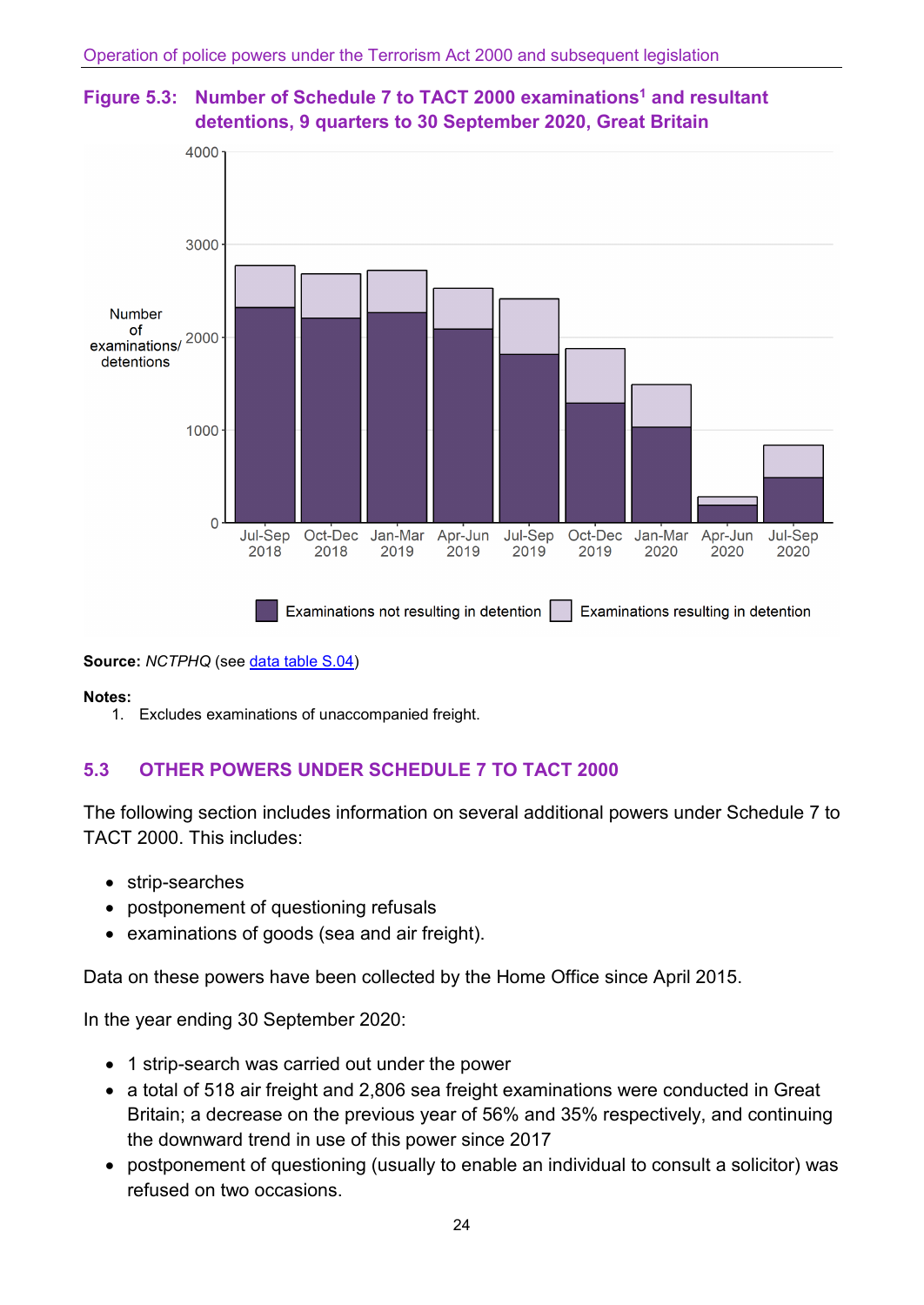Furthermore, data have been provided on how frequently powers have been used to restrict or qualify a person's access to a solicitor by: requiring the person to consult a solicitor by phone, delaying access to a solicitor, and requiring the person to consult in sight and hearing of a qualified officer. These data have been collected since April 2019.

In the year ending 30 September 2020, powers to restrict or qualify a person's access to a solicitor were used twice. On these occasions the person was required to consult a solicitor by phone.

Details on each power can be found in the [user guide.](https://www.gov.uk/government/publications/user-guide-to-operation-of-police-powers-under-the-terrorism-act-2000-and-subsequent-legislation)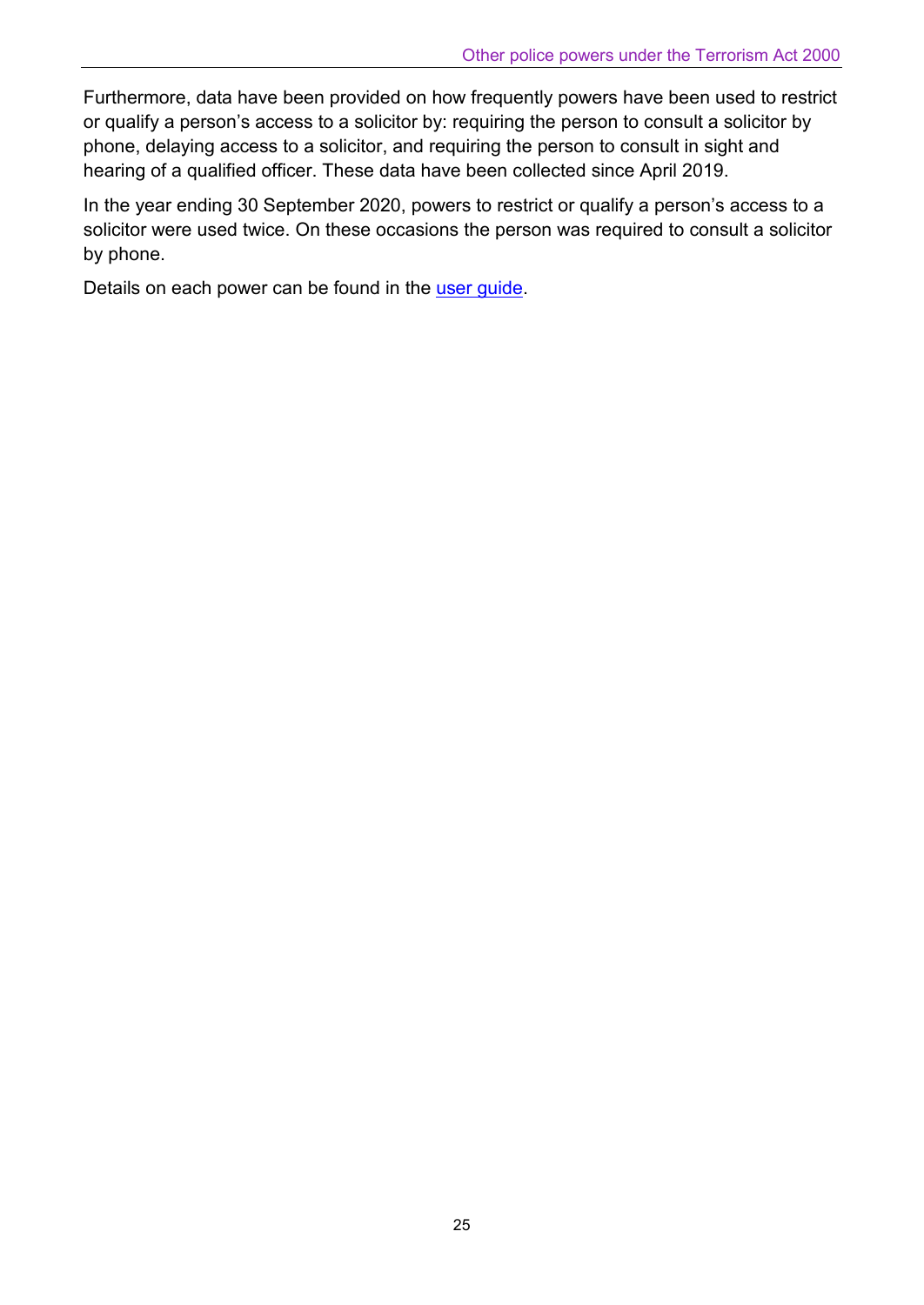## <span id="page-25-0"></span>**6 Further information**

### **Accompanying user guide and tables**

The [user guide](https://www.gov.uk/government/publications/user-guide-to-operation-of-police-powers-under-the-terrorism-act-2000-and-subsequent-legislation) provides further details on this release, including the strengths and limitations of the datasets, and the quality assurance processes involved in the production of this release. It also includes a summary of the criminal justice process, a glossary of terms used, and detail about the legislation and categories mentioned in this release.

A flow chart summarising the **Arrests and outcomes** section of this release can be found in [Annex A.](https://assets.publishing.service.gov.uk/government/uploads/system/uploads/attachment_data/file/941994/annex-a-flow-chart-sep2020.pdf)

#### **Future Releases**

The information published in the quarterly 'Operation of police powers under the Terrorism Act 2000' statistics is kept under review, taking into account the needs of users, and burdens on suppliers and producers, in line with the [Code of Practice for Statistics.](https://code.statisticsauthority.gov.uk/) If you have any comments, suggestions or enquiries, please contact the team via email using: [crimeandpolicestats@homeoffice.gov.uk.](mailto:crimeandpolicestats@homeoffice.gov.uk)

#### **Other related publications**

The annual ['Police powers and procedures'](https://www.gov.uk/government/collections/police-powers-and-procedures-england-and-wales) publication provides information on use of various powers by police in England and Wales including: arrests for notifiable offences, stop and searches under section 1 PACE and associated legislation, Best Use of Stop and Search (BUSS) statistics, motoring offences, and detentions under the Mental Health Act 1983.

The annual ['Individuals referred to and supported through the](https://www.gov.uk/government/collections/individuals-referred-to-and-supported-through-the-prevent-programme-statistics) *Prevent* programme' publication contains Experimental Statistics on the number of individuals recorded as having been referred to and supported through the *Prevent* programme due to concerns they were vulnerable to a risk of radicalisation.

Northern Ireland Security Statistics are published by the Northern Ireland Office [here.](https://www.gov.uk/government/statistics/northern-ireland-terrorism-legislation-annual-statistics-201718--2)

#### **Feedback and enquiries**

We welcome feedback on the quarterly statistics release. If you have any feedback or enquiries about this publication, please contact [crimeandpolicestats@homeoffice.gov.uk](mailto:crimeandpolicestats@homeoffice.gov.uk)